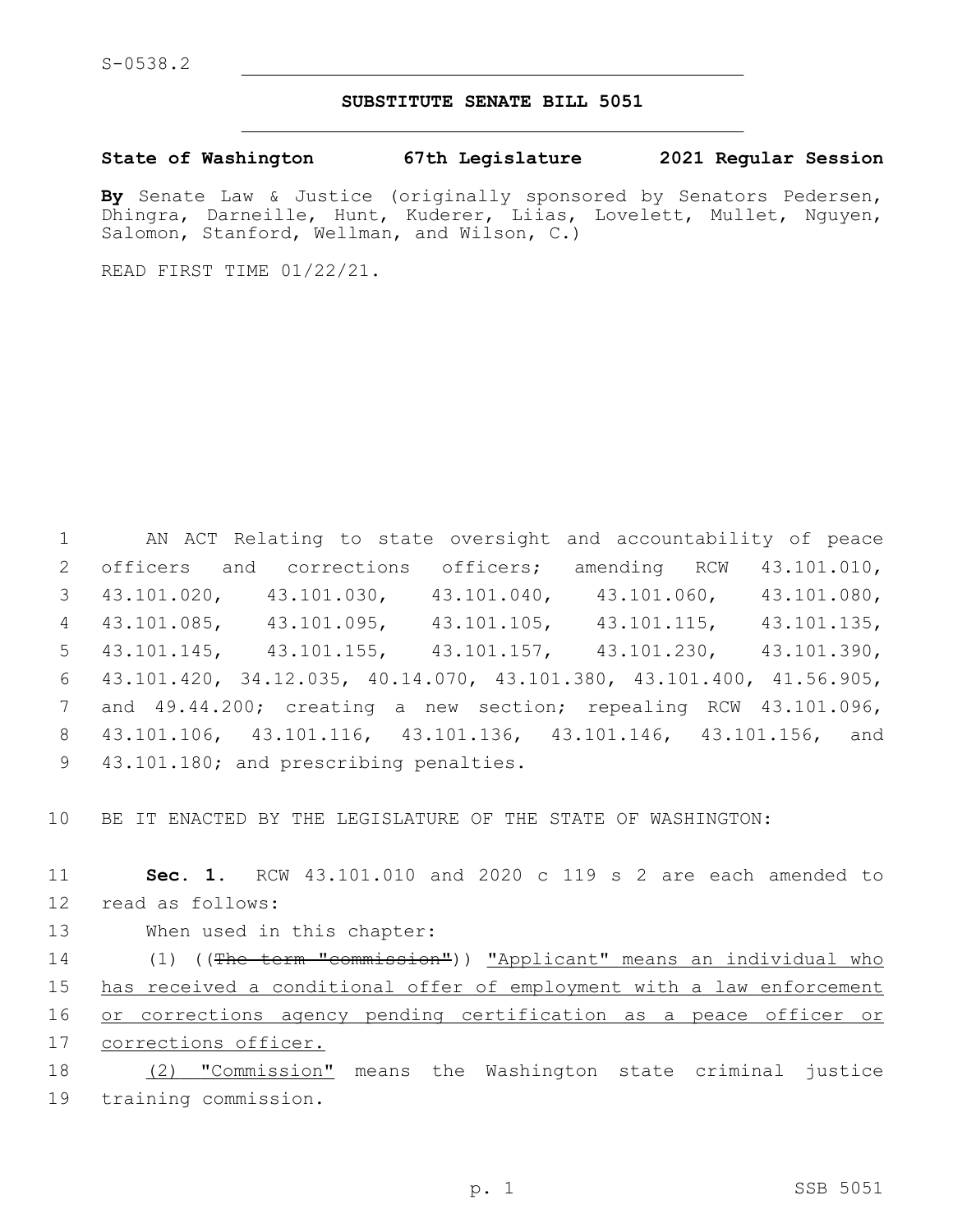1 (((2) The term "boards" means the education and training 2 standards boards, the establishment of which are authorized by this 3 chapter.))

4 (3) ((The term "criminal)) "Criminal justice personnel" means any 5 person who serves ( $(in - a$  county, city, state, or port commission 6 agency engaged in crime prevention, crime reduction, or enforcement 7 of the criminal law)) as a peace officer, reserve officer, or 8 corrections officer.

9 (4) ((The term "law)) "Law enforcement personnel" means any 10 ((public employee or volunteer having as a primary function the 11 enforcement of criminal laws in general or any employee or volunteer 12 of, or any individual commissioned by, any municipal, county, state, 13 or combination thereof, agency having as its primary function the 14 enforcement of criminal laws in general as distinguished from an 15 agency possessing peace officer powers, the primary function of which 16 is the implementation of specialized subject matter areas. For the 17 purposes of this subsection "primary function" means that function to 18 which the greater allocation of resources is made)) person elected, 19 appointed, or employed as a general authority Washington peace 20 officer as defined in RCW 10.93.020.

21 (5) ((The term "correctional)) "Correctional personnel" means any 22 employee or volunteer who by state, county, municipal, or combination 23 thereof, statute has the responsibility for the confinement, care, 24 management, training, treatment, education, supervision, or 25 counseling of those individuals whose civil rights have been limited 26 in some way by legal sanction.

 (6) "Chief for a day program" means a program in which commissioners and staff partner with local, state, and federal law enforcement agencies, hospitals, and the community to provide a day of special attention to chronically ill children. Each child is selected and sponsored by a law enforcement agency. The event, "chief 32 for a day," occurs on one day, annually or every other year and may occur on the grounds and in the facilities of the commission. The program may include any appropriate honoring of the child as a "chief," such as a certificate swearing them in as a chief, a badge, a uniform, and donated gifts such as games, puzzles, and art 37 supplies.

38 (7) ((A peace officer or corrections officer is "convicted")) 39 "Convicted" means at the time a plea of guilty, nolo contendere, or 40 deferred sentence has been accepted, or a verdict of quilty or

p. 2 SSB 5051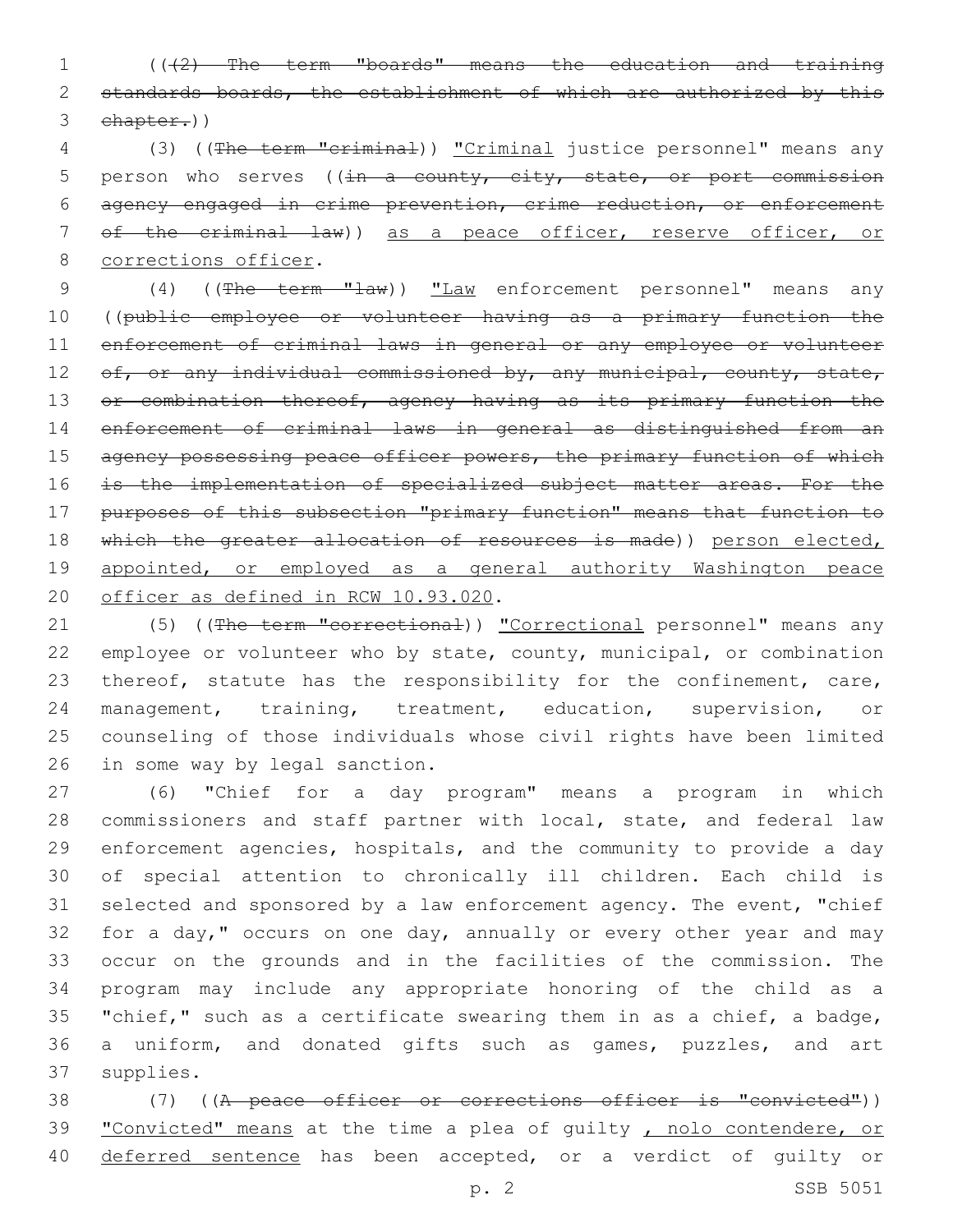finding of guilt has been filed, notwithstanding the pendency of any future proceedings, including but not limited to sentencing, posttrial or postfact-finding motions and appeals. "Conviction" 4 includes ((a deferral of sentence)) all instances in which a plea of guilty or nolo contendere is the basis for conviction, all proceedings in which there is a case disposition agreement, and ((also includes the)) any equivalent disposition by a court in a 8 jurisdiction other than the state of Washington.

9 (8)(((a) "Discharged for disqualifying misconduct" has the 10 following meanings:

11 (i) A peace officer terminated from employment for:  $(A)$ 12 Conviction of (I) any crime committed under color of authority as a 13 peace officer, (II) any crime involving dishonesty or false statement 14 within the meaning of Evidence Rule 609(a), (III) the unlawful use or 15 possession of a controlled substance, or (IV) any other crime the 16 conviction of which disqualifies a Washington citizen from the legal 17 right to possess a firearm under state or federal law; (B) conduct 18 that would constitute any of the crimes addressed in (a)(i)(A) of 19 this subsection; or (C) knowingly making materially false statements 20 during disciplinary investigations, where the false statements are 21 the sole basis for the termination: or

22 (ii) A corrections officer terminated from employment for: (A) 23 Conviction of (I) any crime committed under color of authority as a 24 corrections officer, (II) any crime involving dishonesty or false 25 statement within the meaning of Evidence Rule 609(a), or (III) the 26 unlawful use or possession of a controlled substance; (B) conduct 27 that would constitute any of the crimes addressed in (a)(ii)(A) of 28 this subsection; or (C) knowingly making materially false statements 29 during disciplinary investigations, where the false statements are 30 the sole basis for the termination.

 (b) A peace officer or corrections officer is "discharged for disqualifying misconduct" within the meaning of this subsection (8) under the ordinary meaning of the term and when the totality of the circumstances support a finding that the officer resigned in anticipation of discipline, whether or not the misconduct was discovered at the time of resignation, and when such discipline, if carried forward, would more likely than not have led to discharge for 38 disqualifying misconduct within the meaning of this subsection (8).

39 (9) When used in context of proceedings referred to in this 40 chapter, "final" means that the peace officer or corrections officer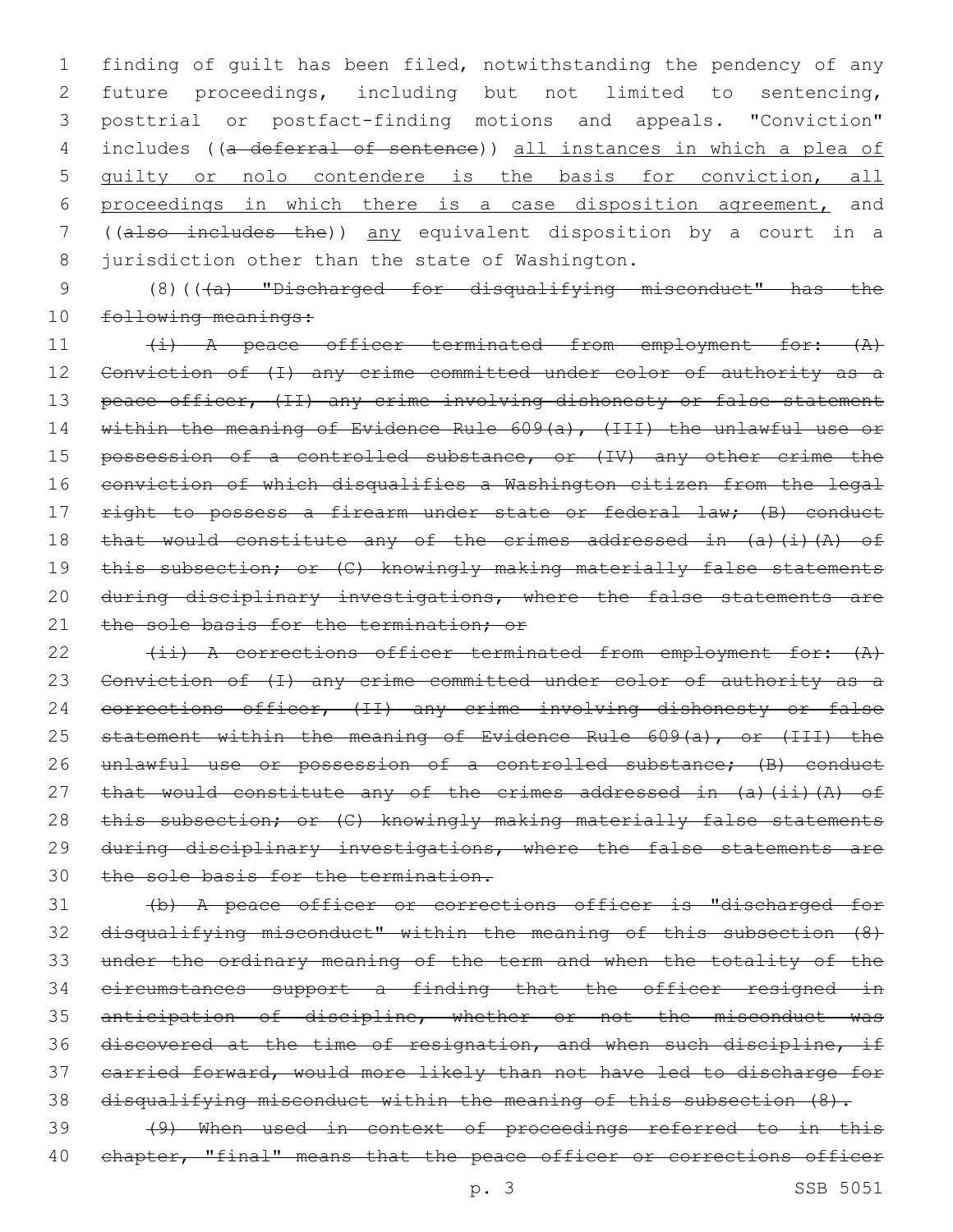has exhausted all available civil service appeals, collective bargaining remedies, and all other such direct administrative 3 appeals, and the officer has not been reinstated as the result of the action. Finality is not affected by the pendency or availability of state or federal administrative or court actions for discrimination, or by the pendency or availability of any remedies other than direct 7 eivil service and collective bargaining remedies.

8 (10))) "Peace officer" ((means any law enforcement personnel 9 subject to the basic law enforcement training requirement of RCW 10 43.101.200 and any other requirements of that section, 11 notwithstanding any waiver or exemption granted by the commission, 12 and notwithstanding the statutory exemption based on date of initial 13 hire under RCW 43.101.200)) has the same meaning as a general 14 authority Washington peace officer as defined in RCW 10.93.020. 15 Commissioned officers of the Washington state patrol, whether they 16 have been or may be exempted by rule of the commission from the basic 17 training requirement of RCW 43.101.200, are included as peace 18 officers for purposes of this chapter. Fish and wildlife officers 19 with enforcement powers for all criminal laws under RCW 77.15.075 are 20 peace officers for purposes of this chapter.

21 (((41))) (9) "Corrections officer" means any corrections agency 22 employee whose primary job function is to provide for the custody, 23 safety, and security of adult ((prisoners)) persons in jails and 24 detention facilities ((and who is subject to the basic corrections 25 training requirement of RCW 43.101.220 and any other requirements of 26 that section, notwithstanding any waiver or exemption granted by the 27 commission, and notwithstanding the statutory exemption based on date 28 of initial hire under RCW 43.101.220. For the purpose of RCW 29 43.101.080, 43.101.096, 43.101.106, 43.101.116, 43.101.121, 30 43.101.126, 43.101.136, 43.101.146, 43.101.156, 43.101.380, and 31 43.101.400, "corrections)) in the state. "Corrections officer" does 32 not include individuals employed by state agencies.

 (10) "Finding" means a determination based on a preponderance of 34 the evidence whether alleged misconduct occurred; did not occur; occurred, but was consistent with law and policy; or could neither be proven or disproven.

37 (11) "Reserve officer" means any person who does not serve as a 38 peace officer of this state on a full-time basis, but who, when 39 called by an agency into active service, is fully commissioned on the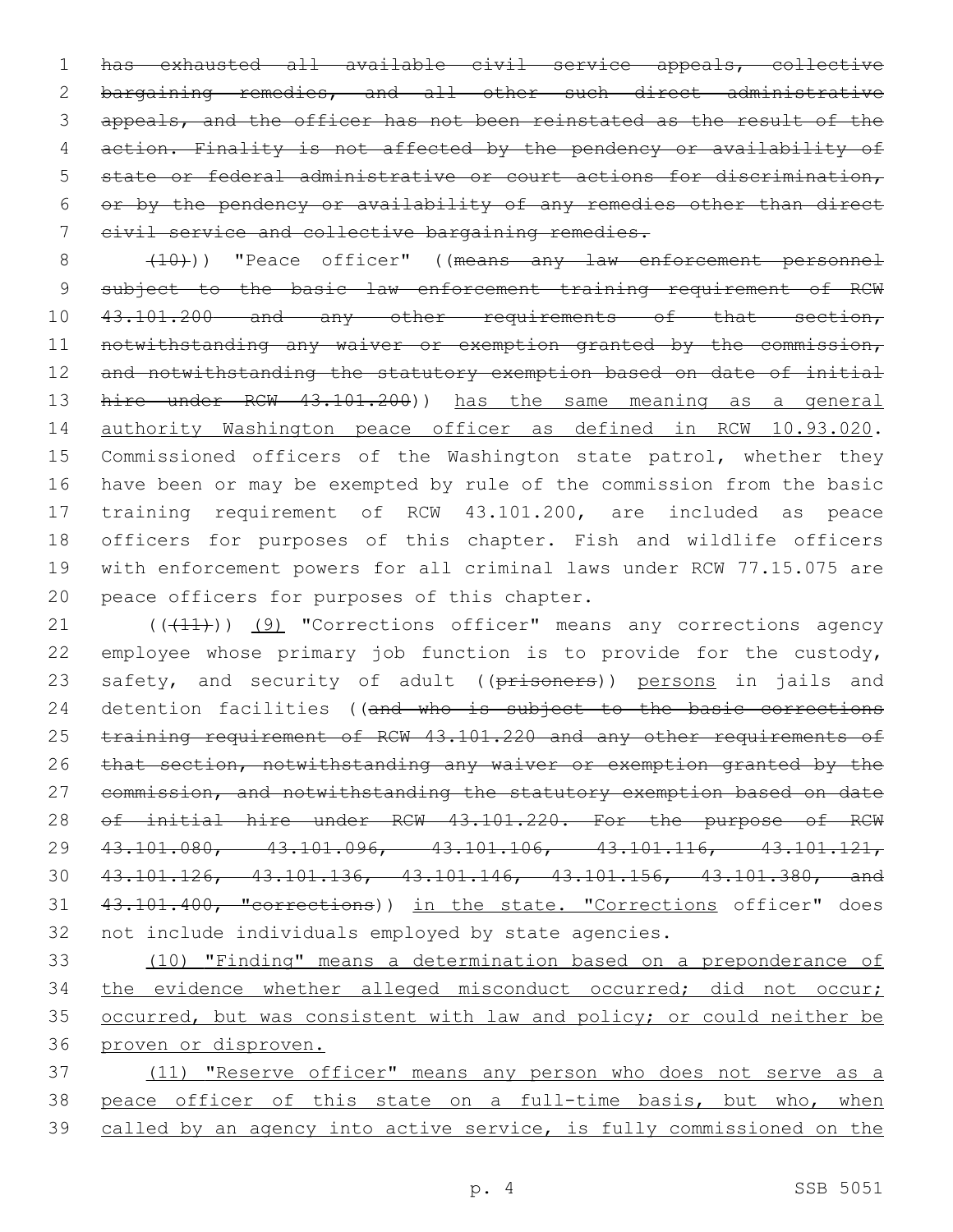| $\mathbf 1$    | same basis as full-time officers to enforce the criminal laws of this                   |
|----------------|-----------------------------------------------------------------------------------------|
| $\mathbf{2}$   | state and includes:                                                                     |
| 3              | (a) Specially commissioned Washington peace officers as defined                         |
| $\overline{4}$ | in RCW 10.93.020;                                                                       |
| 5              | (b) Limited authority Washington peace officers as defined in RCW                       |
| 6              | 10.93.020;                                                                              |
| 7              | (c) Persons employed as security by public institutions of higher                       |
| 8              | education as defined in RCW 28B.10.016; and                                             |
| $\mathsf 9$    | (d) Persons employed for the purpose of providing security in the                       |
| 10             | K-12 Washington state public school system as defined in RCW                            |
| 11             | 28A.150.010 and who are authorized to use force in fulfilling their                     |
| 12             | responsibilities.                                                                       |
| 13             | (12) "Tribal police officer" means any person employed and                              |
| 14             | commissioned by a tribal government to enforce the criminal laws of                     |
| 15             | that government.                                                                        |
|                |                                                                                         |
| 16             | <b>Sec. 2.</b> RCW $43.101.020$ and $1974$ ex.s. c 94 s 2 are each amended              |
| 17             | to read as follows:                                                                     |
| 18             | (1) There is hereby created and established a state commission to                       |
| 19             | be known and designated as the Washington state criminal justice                        |
| 20             | training commission.                                                                    |
| 21             | $(2)$ The purpose of $((\text{such})\,)$ the commission shall be to $((\text{prove})\)$ |
| 22             | programs and standards for the training of criminal justice                             |
| 23             | personnel)) establish and administer standards and processes for                        |
| 24             | certification, suspension, and decertification of peace officers and                    |
| 25             | corrections officers. The commission shall provide programs and                         |
| 26             | training that enhance the integrity, effectiveness, and                                 |
| 27             | professionalism of peace officers and corrections officers while                        |
| 28             | helping to ensure that law enforcement and correctional services are                    |
| 29             | delivered to the people of Washington in a manner that fully complies                   |
| 30             | with the Constitutions and laws of this state and United States. In                     |
| 31             | carrying out its duties, the commission shall strive to promote                         |
| 32             | public trust and confidence in every aspect of the criminal justice                     |
| 33             | system.                                                                                 |
| 34             | (3) The purpose outlined in subsection (2) of this section is the                       |
| 35             | first priority of the commission. In addition, the commission shall                     |
| 36             | provide training programs for other criminal justice personnel.                         |
|                |                                                                                         |
| 37             | RCW 43.101.030 and 2020 c 44 s 1 are each amended to<br>Sec. 3.                         |

read as follows:38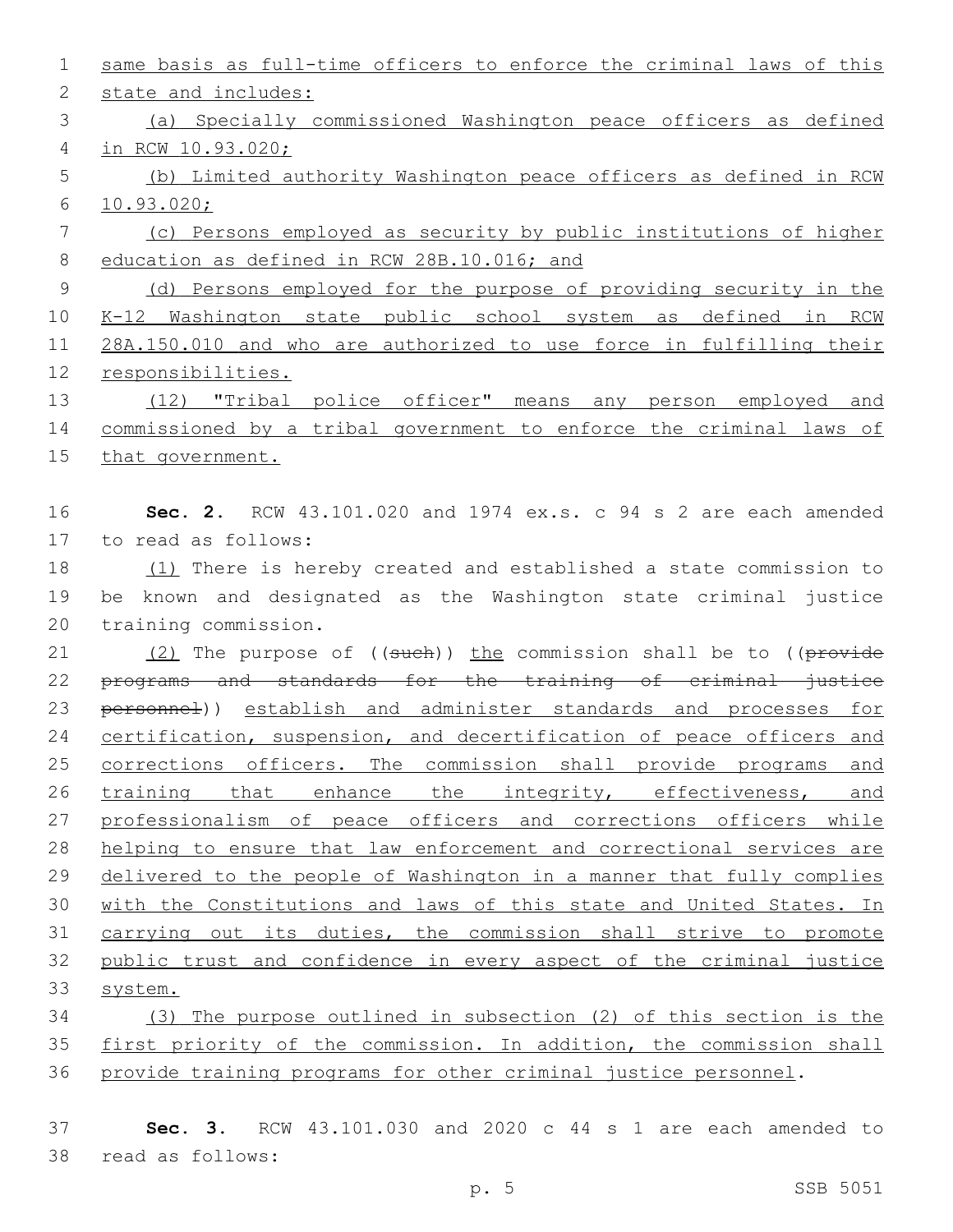1 The commission shall consist of (( $s$ ixteen)) seventeen members( $(\tau$ 2 who shall be selected) as follows: 3 (1) The governor shall appoint  $((\text{two}))$ : 4 (a) One incumbent sheriff((s)) and ((two)) one incumbent 5 chief( $(\theta)$ ) of police( $(-$ 6  $(2)$  The governor shall appoint one)); 7 (b) One officer at or below the level of first line supervisor 8 from a ((county)) law enforcement agency ((and one officer at or 9 below the level of first line supervisor from a municipal law 10 enforcement agency. Each appointee under this subsection (2) shall 11 have)) with at least ten years experience as a law enforcement 12 officer( $(-$ 13  $(3)$  The governor shall appoint one)); 14 (c) One person employed ((in a county correctional system and one 15 person employed in the state correctional system. 16 (4) The governor shall appoint one)) in a state or county 17 corrections agency; 18 (d) One incumbent county prosecuting attorney or municipal 19 attorney  $($   $($   $\div$ 20 (5) The governor shall appoint one)) and one public defender; 21 (e) One elected official of a local government  $(-$ 22 (6) The governor shall appoint two)) who is not a sheriff and has 23 not been employed in the last 10 years as a peace officer or 24 prosecutor in any jurisdiction; 25 (f) One person with civilian oversight or auditing experience 26 over law enforcement agencies; 27 (g) Five private ((eitizens)) persons, including at least one 28 ((from)) who resides east of the crest of the Cascade mountains and 29 ((one from west of the crest of the Cascade mountains. At)) at least 30 ((one of the private citizens must be)) two who are from a 31 historically underrepresented community or communities ( $(-$ 32  $(7)$  The governor shall appoint one)  $\int$  and 33 (h) One tribal chair, board member, councilmember, or 34 ((designee)) enrolled member from a federally recognized tribe with 35 an active certification agreement under RCW  $43.101.157$  ( $(-$ 36 (8) The three remaining members shall be:  $(a+1)$ ) who is not a sheriff and has not been employed in the last 38 10 years as a peace officer or prosecutor in any jurisdiction; 39 (2) The attorney general or the attorney general's designee;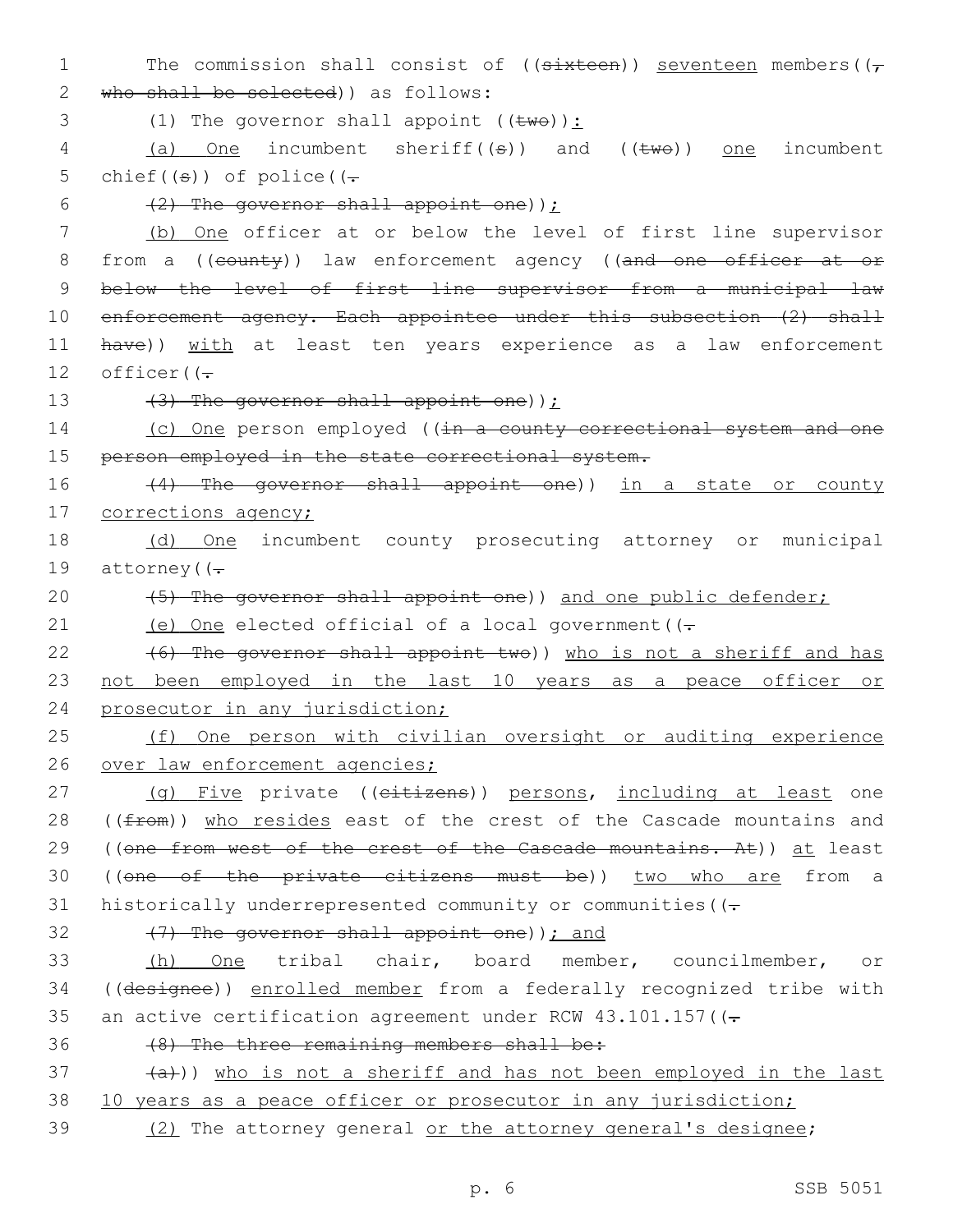1 (((b)) (3) The special agent in charge of the Seattle office of 2 the federal bureau of investigation or the agent's designee; and 3 (((e)) (4) The chief of the state patrol or the chief's 4 designee.

5 **Sec. 4.** RCW 43.101.040 and 2009 c 549 s 5167 are each amended to read as follows:6

7 All members appointed to the commission by the governor shall be 8 appointed for terms of six years, such terms to commence on July 9 first, and expire on June thirtieth((: PROVIDED, That of the)). 10 However, for members first appointed ((three shall be appointed for 11 two year terms, three shall be appointed for four year terms, and 12 three shall be appointed for six year terms: PROVIDED, FURTHER, That 13 the terms of the two members appointed as incumbent police chiefs 14 shall not expire in the same year nor shall the terms of the two 15 members appointed as representing correctional systems expire in the 16 same year nor shall the terms of the two members appointed as 17 incumbent sheriffs expire in the same year)) as a result of 18 chapter . . ., Laws of 2021 (this act), the governor shall appoint 19 members to terms ranging from two years to six years in order to 20 stagger future appointments. Any member chosen to fill a vacancy 21 created otherwise than by expiration of term shall be appointed for 22 the unexpired term of the member ((he or she)) the appointee is to 23 succeed. Any member may be reappointed for additional terms.

24 **Sec. 5.** RCW 43.101.060 and 1999 c 97 s 2 are each amended to 25 read as follows:

26 The commission shall elect a chair and a vice chair from among 27 its members. ((Seven)) Nine members of the commission shall 28 constitute a quorum. ((The governor shall summon the commission to 29 its first meeting.

30 Meetings)) The commission shall meet at least quarterly. 31 Additional meetings may be called by the chair and shall be called by 32 ((him or her)) the chair upon the written request of six members.

33 **Sec. 6.** RCW 43.101.080 and 2020 c 119 s 13 are each amended to read as follows:34

35 The commission shall have all of the following powers:

- 36 (1) ((To meet at such times and places as it may deem proper;
- $37$  (2) To adopt any rules and regulations as it may deem necessary;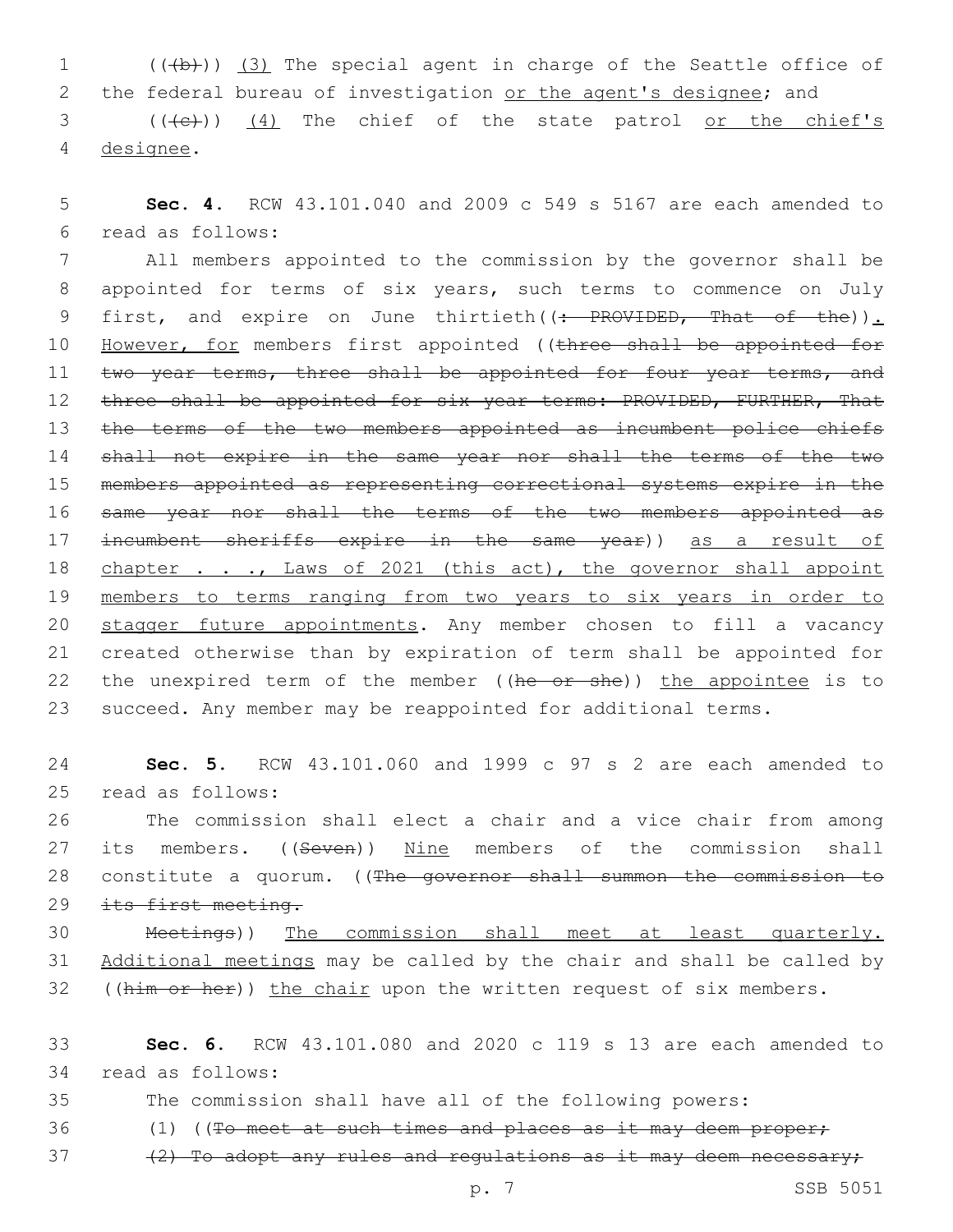1 (3) To contract for services as it deems necessary in order to 2 carry out its duties and responsibilities;

3 (4) To cooperate with and secure the cooperation of any 4 department, agency, or instrumentality in state, county, and city 5 government, and other commissions affected by or concerned with the 6 business of the commission;

7 (5) To do any and all things necessary or convenient to enable it 8 fully and adequately to perform its duties and to exercise the power 9 granted to it;

10 (6) To select and employ an executive director, and to empower 11 him or her to perform such duties and responsibilities as it may deem 12 necessary;

13 (7) To)) Conduct training, including the basic law enforcement 14 academy and in-service training, and assume legal, fiscal, and 15 program responsibility for all training conducted by the commission; 16 (((8) To establish)) (2) Grant, deny, suspend, or revoke 17 certification of, or require remedial training for, peace officers

18 and corrections officers under the provisions of this chapter;

19 (3) Grant, deny, suspend, or revoke certification of tribal 20 police officers whose tribal governments have agreed to participate 21 in the tribal police officer certification process;

22 (4) Related to its duties under subsections (2) and (3) of this 23 section, provide for the comprehensive and timely investigation of 24 complaints where necessary to ensure adherence to policy and law, 25 strengthen the integrity and accountability of peace officers and 26 corrections officers, and maintain public trust and confidence in the 27 criminal justice system in this state;

28 (5) Establish, by rule and regulation, curricula and standards 29 for the training of criminal justice personnel where such curricula 30 and standards are not prescribed by statute;

31  $((49)$  To own)) (6) Own, establish, and operate, or  $((\pm e))$ 32 contract with other qualified institutions or organizations for the 33 operation of, training and education programs for criminal justice 34 personnel ((and to purchase, lease, or otherwise acquire, subject to 35 the approval of the department of enterprise services, a training 36 facility or facilities necessary to the conducting of such programs;

37 (10) To establish, by rule and regulation, minimum curriculum 38 standards for all training programs conducted for employed criminal 39 justice personnel;

40 (11) To review));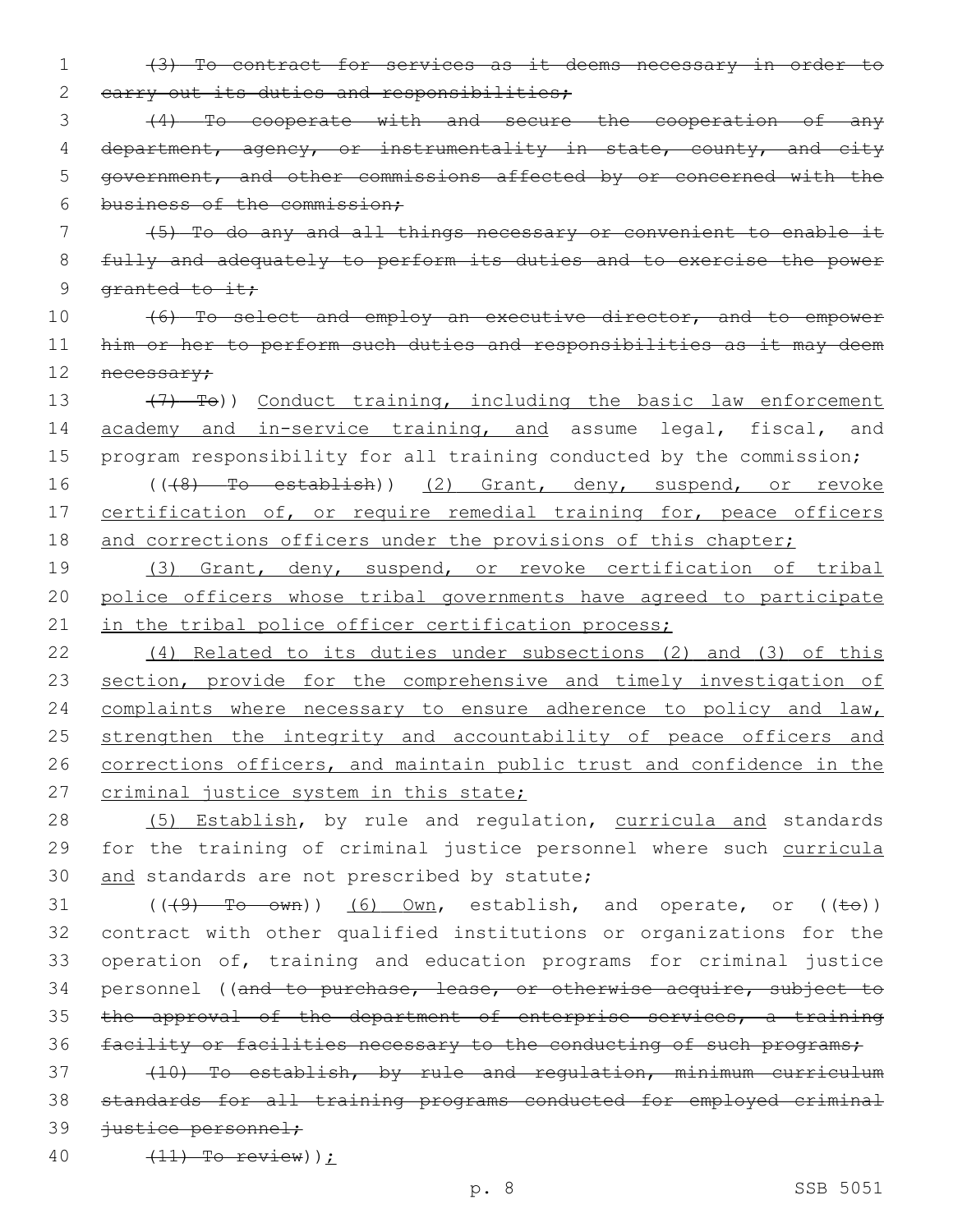1 (7) Review and approve or reject standards for instructors of 2 training programs for criminal justice personnel, and  $((\pm e))$  employ 3 personnel from other law enforcement agencies on a temporary basis as 4 instructors without any loss of employee benefits to those 5 instructors from those agencies;

6 (((12) To direct)) (8) Direct the development of alternative, 7 innovative, and interdisciplinary training techniques;

8 (( $(13)$  To review)) (9) Review and approve or reject training 9 programs conducted for criminal justice personnel and rules 10 establishing and prescribing minimum training and education standards 11 ((recommended by the training standards and education boards)), 12 <u>including continuing educat</u>ion;

13 ((+14) To allocate)) (10) Allocate financial resources among 14 training and education programs conducted by the commission;

15 (((415) Te)) (11) Purchase, lease, or otherwise acquire, subject 16 to the approval of the department of enterprise services, a training 17 facility or facilities and allocate training facility space among 18 training and education programs conducted by the commission;

19 (((16) To issue)) (12) Issue diplomas certifying satisfactory 20 completion of any training or education program conducted or approved 21 by the commission to any person so completing such a program;

22 ((417) To provide)) (13) Provide for the employment of such 23 personnel as may be practical to serve as temporary replacements for 24 any person engaged in a basic training program as defined by the 25 commission;

26 ((418) To establish)) (14) Establish rules and regulations 27 ((recommended by the training standards and education boards)) 28 prescribing minimum standards relating to physical, mental, and moral 29 fitness which shall govern the recruitment of criminal justice 30 personnel where such standards are not prescribed by statute or 31 constitutional provision;

32 ((419) To require)) (15) Require county, city, port, or state law enforcement and corrections agencies that make a conditional offer of employment to an applicant as a fully commissioned peace officer, a reserve officer, or a corrections officer to administer a background investigation ((including a check of criminal history, verification of immigrant or citizenship status as either a citizen of the United States of America or a lawful permanent resident, a psychological examination, and a polygraph test or similar assessment to each 40 applicant, the results of which shall be used by the employer to

p. 9 SSB 5051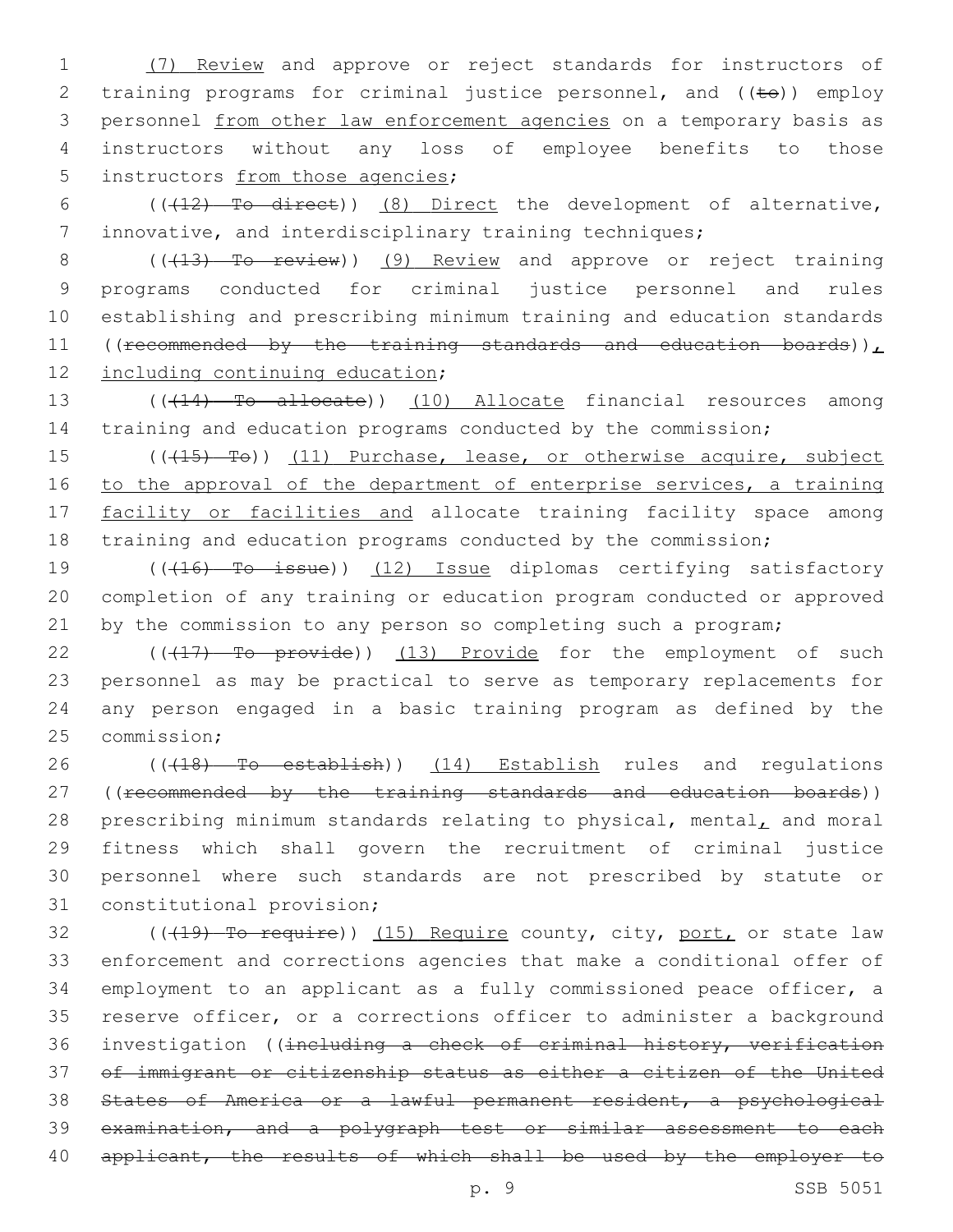1 determine the applicant's suitability for employment as a fully 2 commissioned peace officer, a reserve officer, or a corrections 3 officer. The background investigation, psychological examination, and 4 the polygraph examination shall be administered in accordance with 5 the requirements of RCW 43.101.095(2) for peace officers, and RCW 6 43.101.096 for corrections officers. The employing county, city, or 7 state law enforcement agency may require that each peace officer, 8 reserve officer, or corrections officer who is required to take a 9 psychological examination and a polygraph or similar test pay a 10 portion of the testing fee based on the actual cost of the test or 11 four hundred dollars, whichever is less. County, city, and state law 12 enforcement agencies may establish a payment plan if they determine 13 that the peace officer, reserve officer, or corrections officer does 14 not readily have the means to pay for his or her portion of the 15 testing fee. This subsection does not apply to corrections officers 16 employed by state agencies;

17 (20) To promote)) in accordance with the requirements of RCW 18 43.101.095 to determine the applicant's suitability for employment as 19 a fully commissioned peace officer, reserve officer, or corrections 20 officer;

21 (16) Appoint members of a hearings board as provided under RCW 22 43.101.380;

23 (17) Issue public recommendations to the governing body of a law 24 enforcement agency regarding the agency's command decisions, 25 inadequacy of policy or training, investigations or disciplinary 26 decisions regarding misconduct, potential systemic violations of law 27 or policy, unconstitutional policing, or other matters;

 (18) Promote positive relationships between law enforcement and 29 the ((citizens)) residents of the state of Washington ((by allowing)) 30 through commissioners and staff ((to participate)) participation in the "chief for a day program." The executive director shall designate staff who may participate. In furtherance of this purpose, the commission may accept grants of funds and gifts and may use its public facilities for such purpose. At all times, the participation of commissioners and staff shall comply with chapter 42.52 RCW and 36 chapter 292-110 WAC ( $\left(-\right)$ 

37 All));

38 (19) Adopt, amend, repeal, and administer rules and regulations 39 ((adopted by the commission shall be adopted and administered))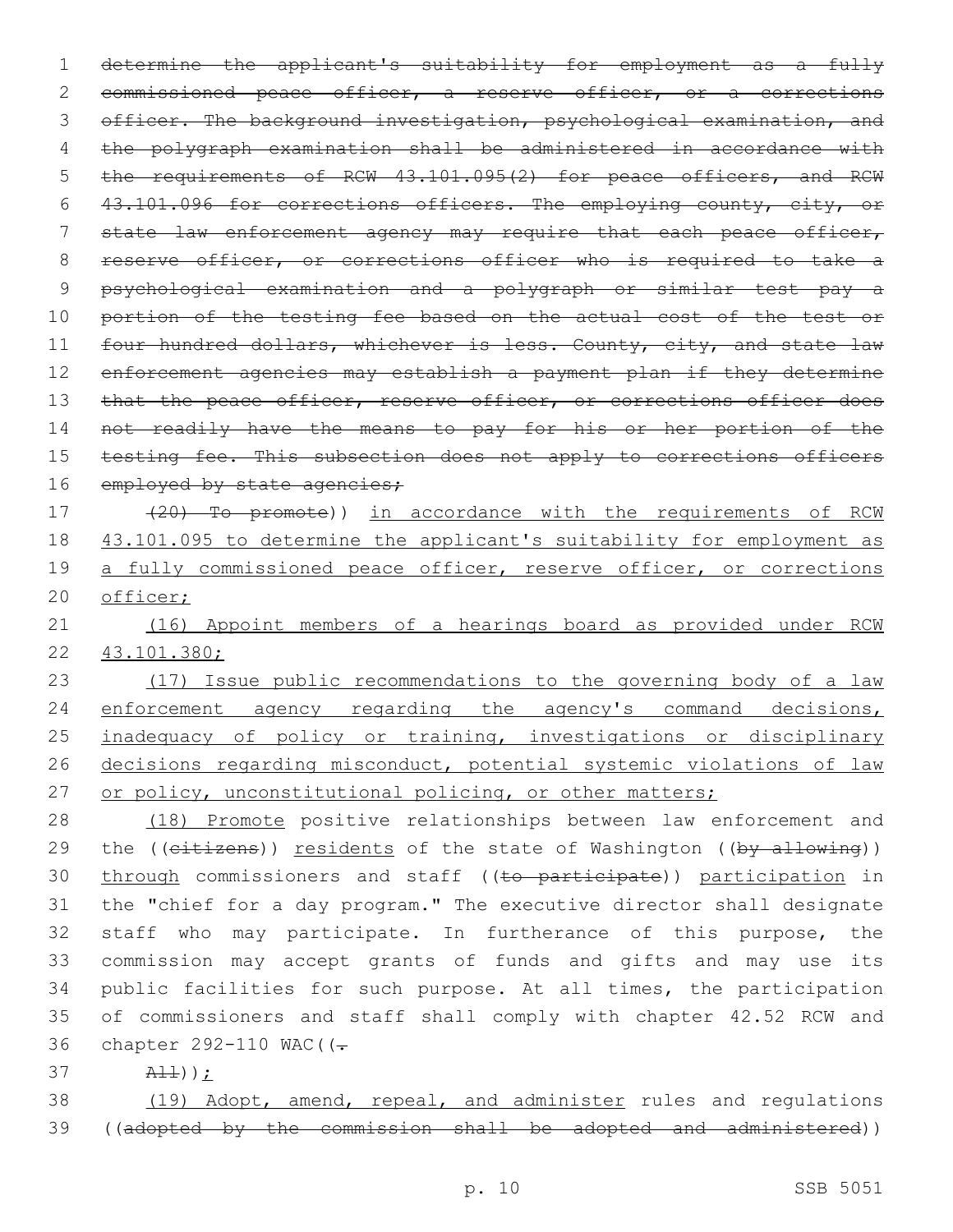1 pursuant to the administrative procedure act, chapter 34.05 RCW, and 2 the open public meetings act, chapter 42.30 RCW.

3 **Sec. 7.** RCW 43.101.085 and 2020 c 119 s 1 are each amended to 4 read as follows: 5 In addition to its other powers granted under this chapter, the commission has authority and power to:6 7 (1) ((Adopt, amend, or repeal rules as necessary to carry out  $8$  this chapter; 9 (2)) Contract for services as it deems necessary in order to 10 carry out its duties and responsibilities; 11 (2) Cooperate with and secure the cooperation of any department, 12 agency, or instrumentality in state, county, and city government, and 13 other commissions affected by or concerned with the business of the 14 commission; 15 (3) Select and employ an executive director, and empower the 16 director to perform such duties and responsibilities as the 17 commission may deem necessary; 18 (4) Issue subpoenas and statements of charges, and administer 19 oaths in connection with investigations, hearings, or other 20 proceedings held under this chapter, or designate individuals to do 21 so;  $22$  ( $(\overline{3})$ ) (5) Employ such staff as necessary for the implementation 23 and enforcement of this chapter; 24 (6) Take or cause to be taken depositions and other discovery 25 procedures as needed in investigations, hearings, and other 26 proceedings held under this chapter; 27 (((4) Appoint members of a hearings board as provided under RCW 28 43.101.380;  $(29 \t (5))$   $(7)$  Enter into contracts for professional services 30 determined by the commission to be necessary for adequate enforcement 31 of this chapter; 32 ((46) Grant, deny, or revoke certification of peace officers and 33 corrections officers under the provisions of this chapter; 34 (7) Designate individuals authorized to sign subpoenas and 35 statements of charges under the provisions of this chapter; 36 (8) Employ such investigative, administrative, and clerical staff 37 as necessary for the enforcement of this chapter; and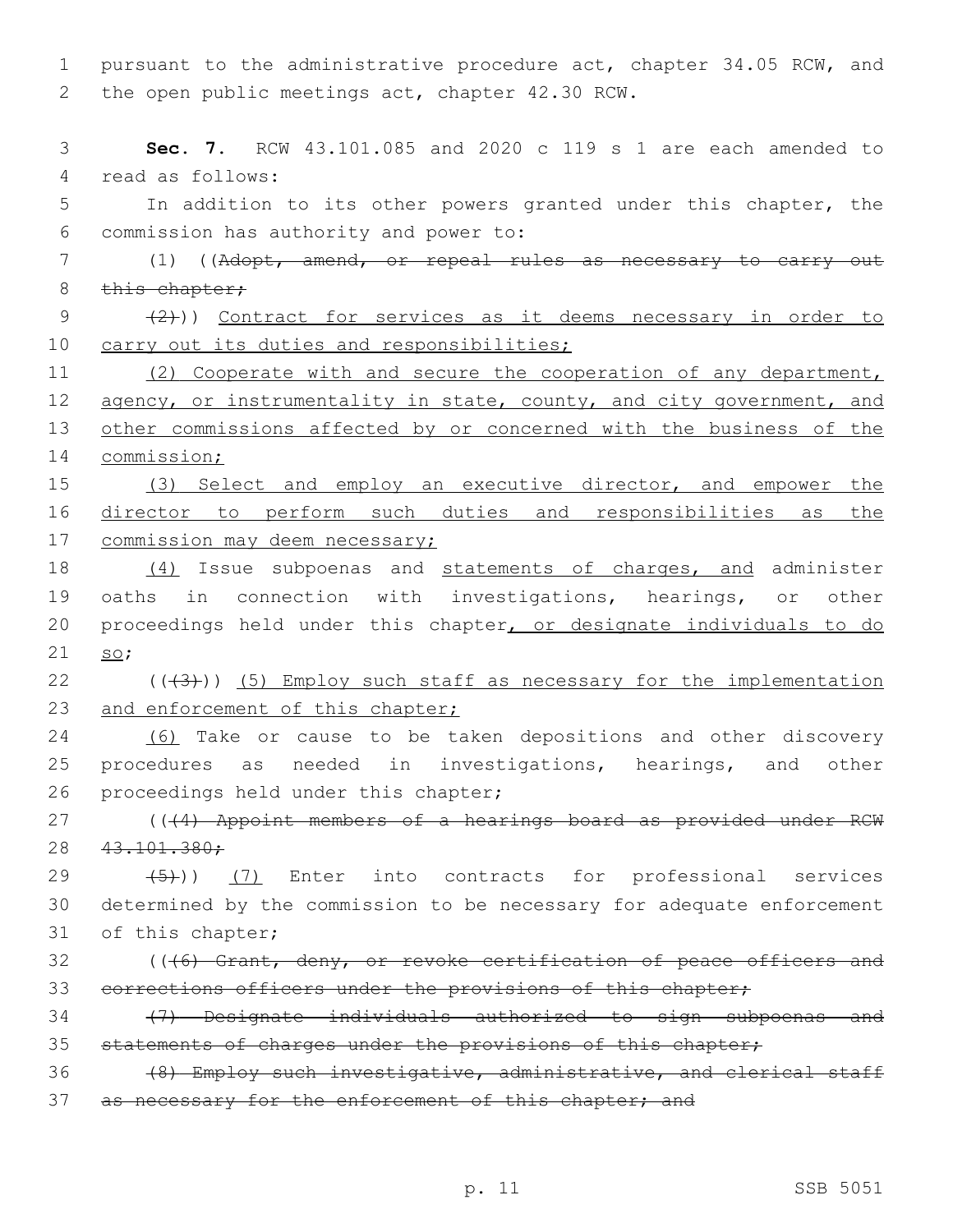1 (9) Grant, deny, or revoke certification of tribal police 2 officers whose tribal governments have agreed to participate in the 3 tribal police officer certification process)) and

4 (8) Do any and all things necessary or convenient to enable it 5 fully and adequately to perform its duties and to exercise the power 6 granted to it.

7 **Sec. 8.** RCW 43.101.095 and 2018 c 32 s 5 are each amended to 8 read as follows:

9 (1) As a condition of ((continuing)) employment ((as peace 10 officers)), all Washington peace officers((: (a) Shall timely obtain 11 certification as peace officers, or timely obtain certification or 12 exemption therefrom, by meeting all requirements of RCW 43.101.200, 13 as that section is administered under the rules of the commission, as 14 well by meeting any additional requirements under this chapter; and 15 (b) shall maintain the basic certification as peace officers under 16 this chapter)) and corrections officers are required to obtain 17 certification as a peace officer or corrections officer or exemption 18 therefrom and maintain certification as required by this chapter and 19 the rules of the commission.

20 (2)(a) ((As a condition of continuing employment for any)) Any 21 applicant who has been offered a conditional offer of employment as a 22 (( $f \text{ully commissioned}$ )) peace officer or ( $(a)$ ) reserve officer ( $a \text{fter}$ 23 July 24, 2005)) or offered a conditional offer of employment as a 24 corrections officer after July 1, 2021, including any person whose 25 certification has lapsed as a result of a break of more than 26 ((twenty-four)) 24 consecutive months in the officer's service ((as a 27 fully commissioned peace officer or reserve officer, the applicant 28 shall)) must submit to a background investigation ((including a)) to 29 determine the applicant's suitability for employment. Employing 30 agencies may only make a conditional offer of employment pending 31 completion of the background check and shall verify in writing to the 32 commission that they have complied with all background check 33 requirements prior to making any nonconditional offer of employment. 34 (b) The background check must include:

35 (i) A check of criminal history, ((verification)) any national 36 decertification index, commission records, and all disciplinary 37 records by any previous law enforcement or correctional employer, 38 including complaints or investigations of misconduct and the reason 39 for separation from employment. Law enforcement or correctional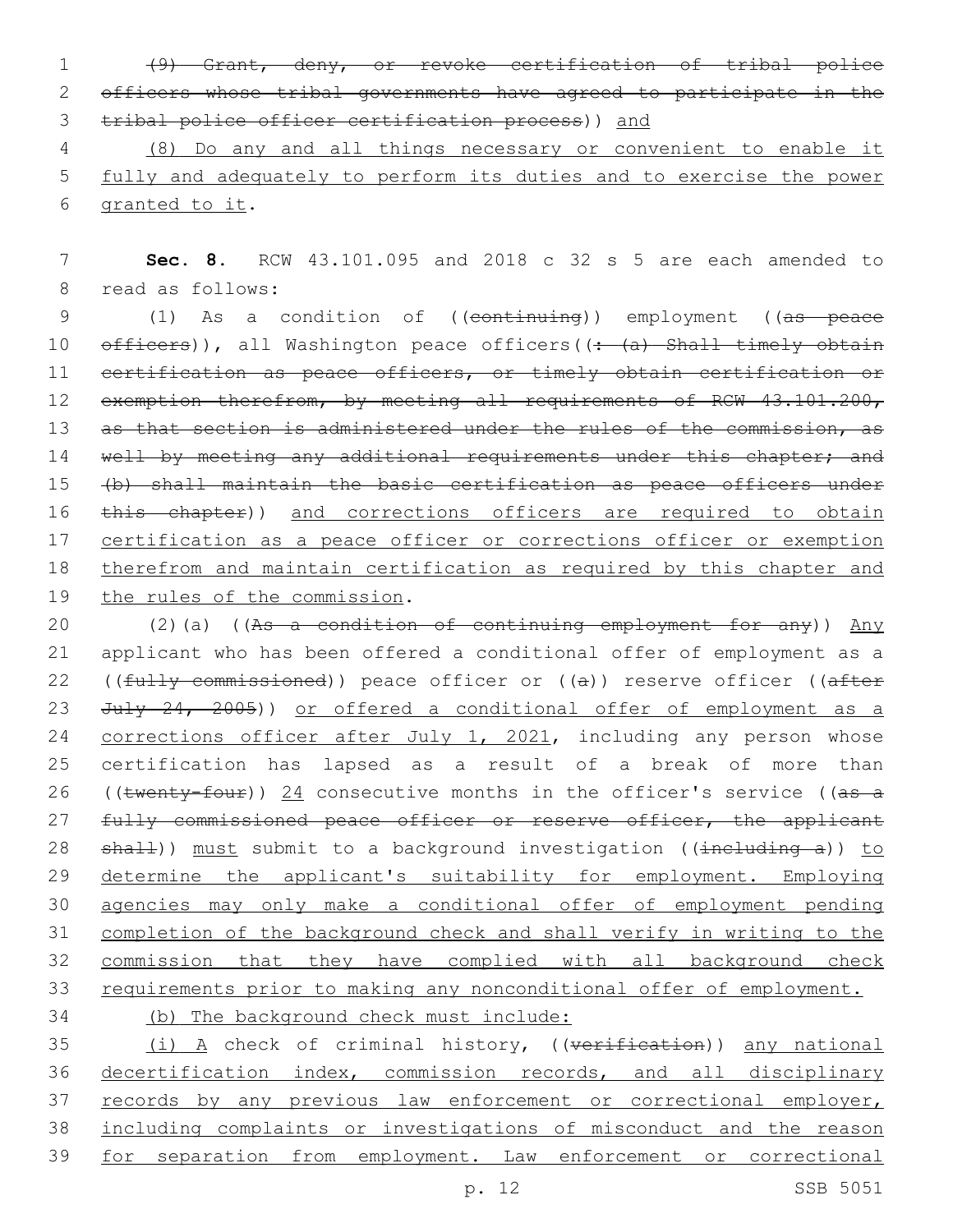1 agencies that previously employed the applicant shall disclose 2 employment information within 30 days of receiving a written request 3 from the employing agency conducting the background investigation, 4 including the reason for the officer's separation from the agency. 5 Complaints or investigations of misconduct must be disclosed 6 regardless of the result of the investigation or whether the 7 complaint was unfounded; 8 (ii) Inquiry to the local prosecuting authority in any 9 jurisdiction in which a peace officer has served as to whether the 10 officer is on any potential impeachment disclosure list; 11 (iii) Inquiry into whether the peace officer has any past or 12 present affiliations with extremist organizations; 13 (iv) Verification of immigrant or citizenship status as either a 14 citizen of the United States of America or a lawful permanent 15 resident $((\overline{f}, a))$  : 16 (v) A psychological examination((, and a)) administered by a 17 psychiatrist licensed in the state of Washington pursuant to chapter 18 18.71 RCW or a psychologist licensed in the state of Washington 19 pursuant to chapter 18.83 RCW, in compliance with standards 20 established in rules of the commission; 21 (vi) A polygraph or similar assessment ((as)) administered by 22 ((the county, city, or state law enforcement agency, the results of 23 which shall be used to determine the applicant's suitability for 24 employment as a fully commissioned peace officer or a reserve 25 officer.  $26$  (i) The background investigation including a check of criminal 27 history shall be administered by the county, city, or state law 28 enforcement agency that made the conditional offer of employment in 29 compliance with standards established in the rules of the commission. 30 (ii) The psychological examination shall be administered by a 31 psychiatrist licensed in the state of Washington pursuant to chapter 32 18.71 RCW or a psychologist licensed in the state of Washington 33 pursuant to chapter 18.83 RCW, in compliance with standards 34 established in rules of the commission. 35 (iii) The polygraph test shall be administered by an experienced 36 polygrapher who is a graduate of a polygraph school accredited by the 37 American polygraph association and in compliance with standards 38 established in rules of the commission.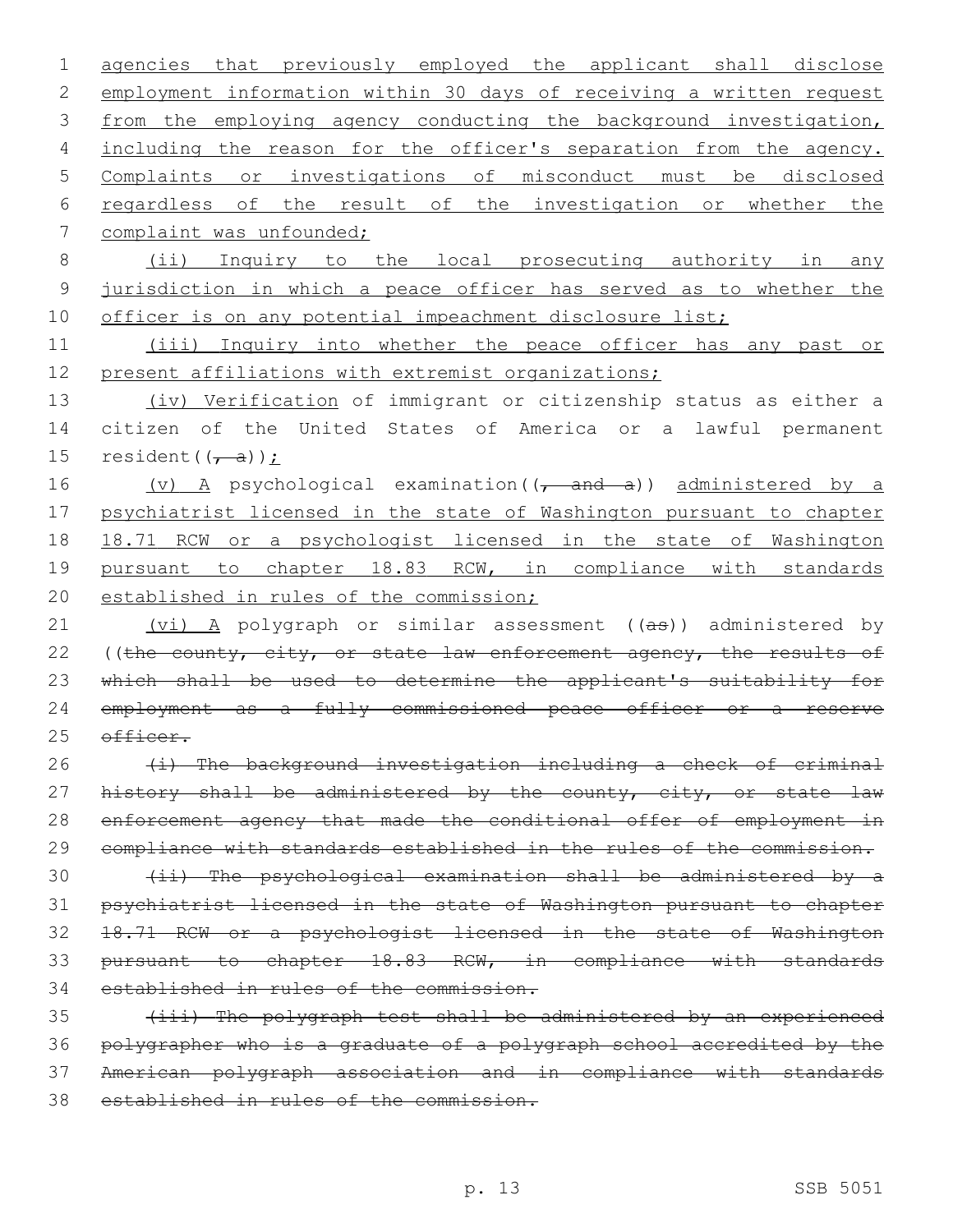1 (iv))) an experienced professional with appropriate training and 2 in compliance with standards established in rules of the commission; 3 and

4 (vii) Any other test or assessment ((to be administered as part 5 of the background investigation shall be administered in compliance 6 with standards established in rules of)) that may be required in rule 7 by the commission.

8  $((+b))$  (c) The employing county, city, port, or state law 9 enforcement agency may require that each ((peace officer or reserve 10  $\theta$ fficer)) person who is required to take a psychological examination 11 and a polygraph or similar test pay a portion of the testing fee 12 based on the actual cost of the test or ((four hundred dollars)) 13 \$400, whichever is less. County, city, port, and state (( $\pm$ aw 14 enforcement)) agencies may establish a payment plan if they determine 15 that the ((peace officer or reserve officer)) person does not readily 16 have the means to pay ((for his or her portion of)) the testing fee.

17 (3) ((The commission shall certify peace officers who have 18 satisfied, or have been exempted by statute or by rule from, the 19 basic training requirements of RCW 43.101.200 on or before January 1, 20 2002. Thereafter, the commission may revoke certification pursuant to 21 this chapter.

 $(4)$ )) The commission shall allow a peace officer or corrections 23 officer to retain status as a certified peace officer or corrections 24 officer as long as the officer: (a) Timely meets the basic ( $\frac{1}{2}$ 25 enforcement)) training requirements, or is exempted therefrom, in 26 whole or in part, under RCW 43.101.200 or under rule of the 27 commission; (b) timely meets or is exempted from any other 28 requirements under this chapter as administered under the rules 29 adopted by the commission; (c) is not denied certification by the 30 commission under this chapter; and (d) has not had certification 31 suspended or revoked by the commission.

 $(1, 5)$  (((45))) (4) As a ((prerequisite to)) condition of certification, 33 ((as well as a prerequisite to pursuit of a hearing under RCW  $34$   $43.101.155<sub>r</sub>$ )) a peace officer or corrections officer must, on a form 35 devised or adopted by the commission, authorize the release to the 36 employing agency and commission of ((his or her)) the officer's 37 personnel files, including disciplinary, termination ((papers)), 38 civil or criminal investigation (( $f$ iles)), or other (( $f$ iles,  $39$   $\frac{1}{2}$   $\frac{1}{2}$   $\frac{1}{2}$   $\frac{1}{2}$   $\frac{1}{2}$   $\frac{1}{2}$   $\frac{1}{2}$   $\frac{1}{2}$   $\frac{1}{2}$   $\frac{1}{2}$   $\frac{1}{2}$   $\frac{1}{2}$   $\frac{1}{2}$   $\frac{1}{2}$   $\frac{1}{2}$   $\frac{1}{2}$   $\frac{1}{2}$   $\frac{1}{2}$   $\frac{1}{2}$   $\frac{1}{2}$   $\frac{1}{2}$   $\frac{1}{$ 40 certification matter or decertification matter before the commission.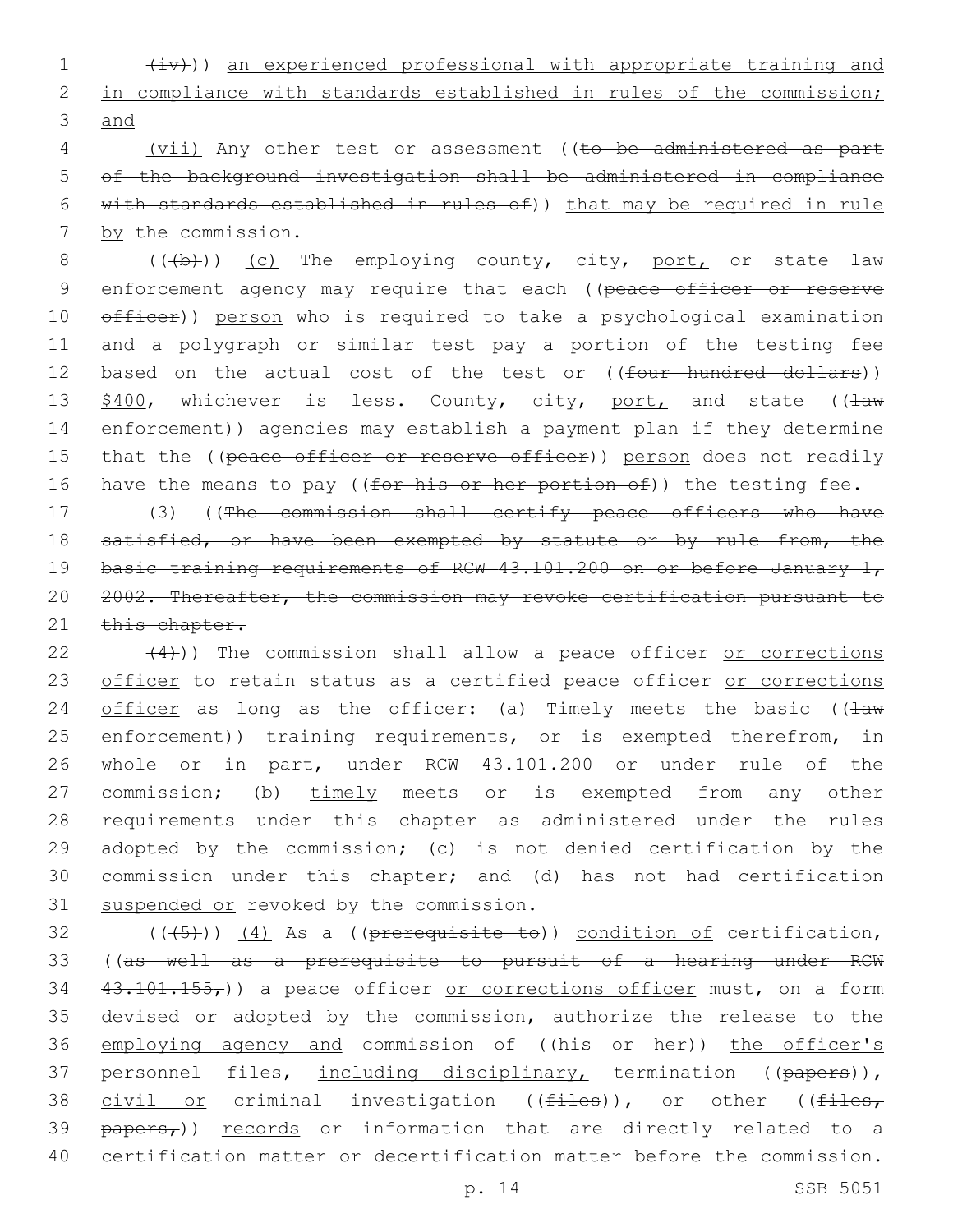1 The peace officer or corrections officer must also consent to and 2 facilitate a review of the officer's social media accounts, however, 3 consistent with RCW 49.44.200, the officer is not required to provide 4 login information. The release of information may not be delayed, 5 limited, or precluded by any agreement or contract between the 6 officer, or the officer's union, and the entity responsible for the 7 records or information.

 $((+6))$  (5) The employing agency and commission ( $(\pm s)$ ) are authorized to receive criminal history record information that includes nonconviction data for any purpose associated with 11 employment ((by the commission)) or ((peace officer)) certification under this chapter. Dissemination or use of nonconviction data for purposes other than that authorized in this section is prohibited.

 ( $(\overline{+7})$ ) (6) For a national criminal history records check, the commission shall require fingerprints be submitted and searched through the Washington state patrol identification and criminal history section. The Washington state patrol shall forward the fingerprints to the federal bureau of investigation.

19 (7) Prior to certification, the employing agency shall certify to 20 the commission that the agency has completed the background check, no 21 information has been found that would disqualify the applicant from 22 certification, and the applicant is suitable for employment as a 23 peace officer or corrections officer.

24 **Sec. 9.** RCW 43.101.105 and 2011 c 234 s 3 are each amended to 25 read as follows:

26 (1) ((Upon)) To help prevent misconduct, enhance peace officer 27 and corrections officer accountability through the imposition of 28 sanctions commensurate to the wrongdoing when misconduct occurs, and 29 enhance public trust and confidence in the criminal justice system, 30 upon request by ((a peace)) an officer's employer or on its own 31 initiative, the commission may deny, suspend, or revoke certification 32 of ((any peace)), or require remedial training for, an officer(( $\tau$ 33 after)) as provided in this section. The commission shall provide the 34 officer with written notice and a hearing, if a hearing is timely 35 requested by the (( $peace$ )) officer under RCW  $43.101.155$  ( $\sqrt{p}$  based upon 36 a finding of one or more of the following conditions:

37 (a) The peace officer has failed to timely meet all requirements 38 for obtaining a certificate of basic law enforcement training, a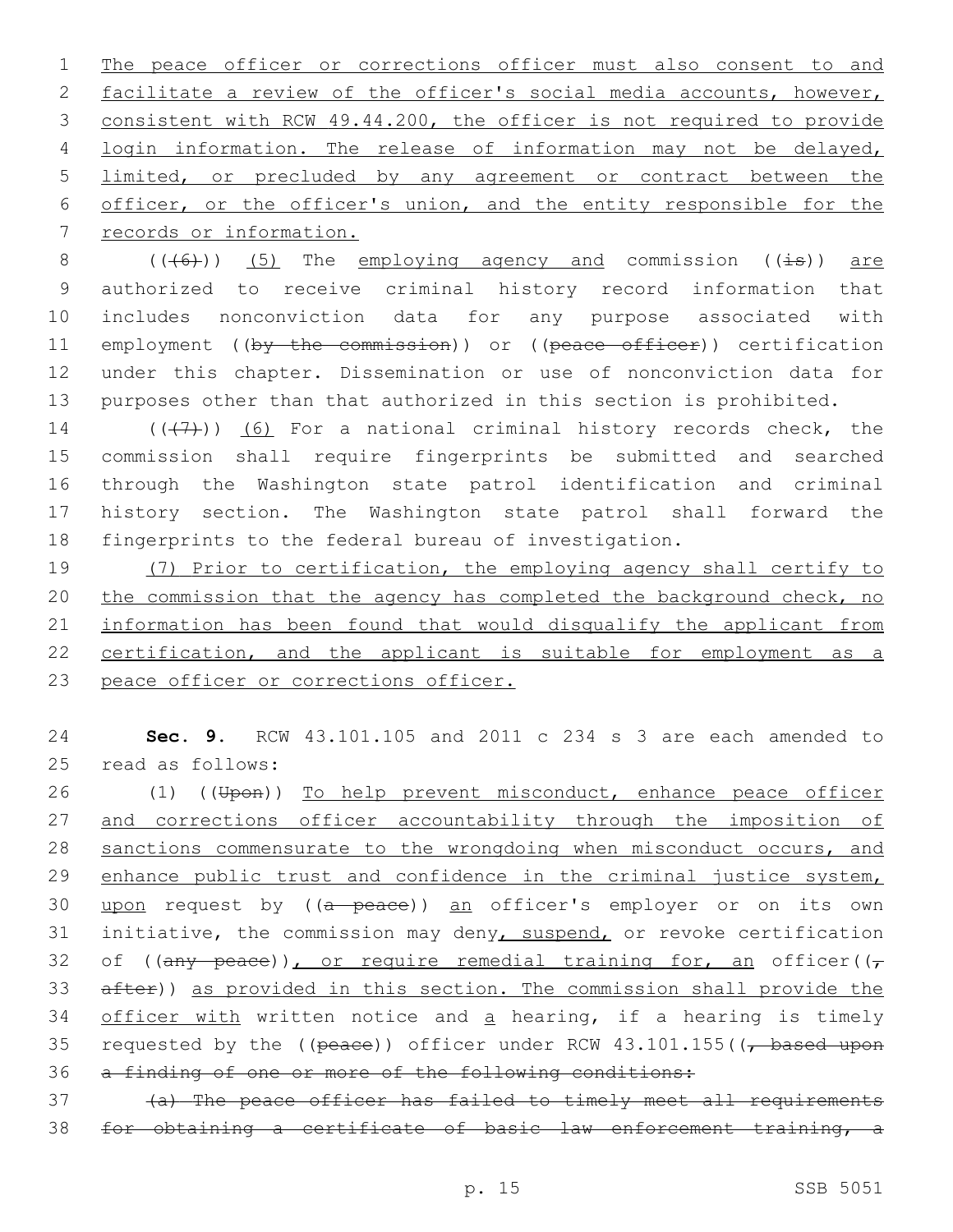1 certificate of basic law enforcement training equivalency, or a 2 certificate of exemption from the training;

3 (b) The peace officer has knowingly falsified or omitted material 4 information on an application for training or certification to the 5 commission:

6 (c) The peace officer has been convicted at any time of a felony 7 offense under the laws of this state or has been convicted of a 8 federal or out-of-state offense comparable to a felony under the laws 9 of this state; except that if a certified peace officer was convicted 10 of a felony before being employed as a peace officer, and the 11 circumstances of the prior felony conviction were fully disclosed to 12 his or her employer before being hired, the commission may revoke 13 certification only with the agreement of the employing law 14 enforcement agency;

15 (d) The peace officer has been discharged for disqualifying 16 misconduct, the discharge is final, and some or all of the acts or 17 omissions forming the basis for the discharge proceedings occurred on 18 or after January 1, 2002;

19 (e) The peace officer's certificate was previously issued by 20 administrative error on the part of the commission; or

21 (f) The peace officer has interfered with an investigation or 22 action for denial or revocation of certificate by: (i) Knowingly 23 making a materially false statement to the commission; or (ii) in any 24 matter under investigation by or otherwise before the commission, 25 tampering with evidence or tampering with or intimidating any 26 witness)). Notice and hearing are not required when a peace officer 27 voluntarily surrenders certification.

28 (2) ((After July 24, 2005, the)) The commission must deny or 29 revoke certification of a peace officer or corrections officer if the 30 applicant or officer:

31 (a)(i) Has been convicted of: 32 (A) A felony offense; 33 (B) A gross misdemeanor domestic violence offense;

34 (C) An offense with sexual motivation as defined in RCW

- 35 9.94A.030;
- 36 (D) An offense under chapter 9A.44 RCW; or

37 (E) A federal or out-of-state offense comparable to an offense 38 listed in (a)(i)(A) through (D) of this subsection (2); and

39 (ii)(A) The offense was not disclosed at the time of application 40 for initial certification; or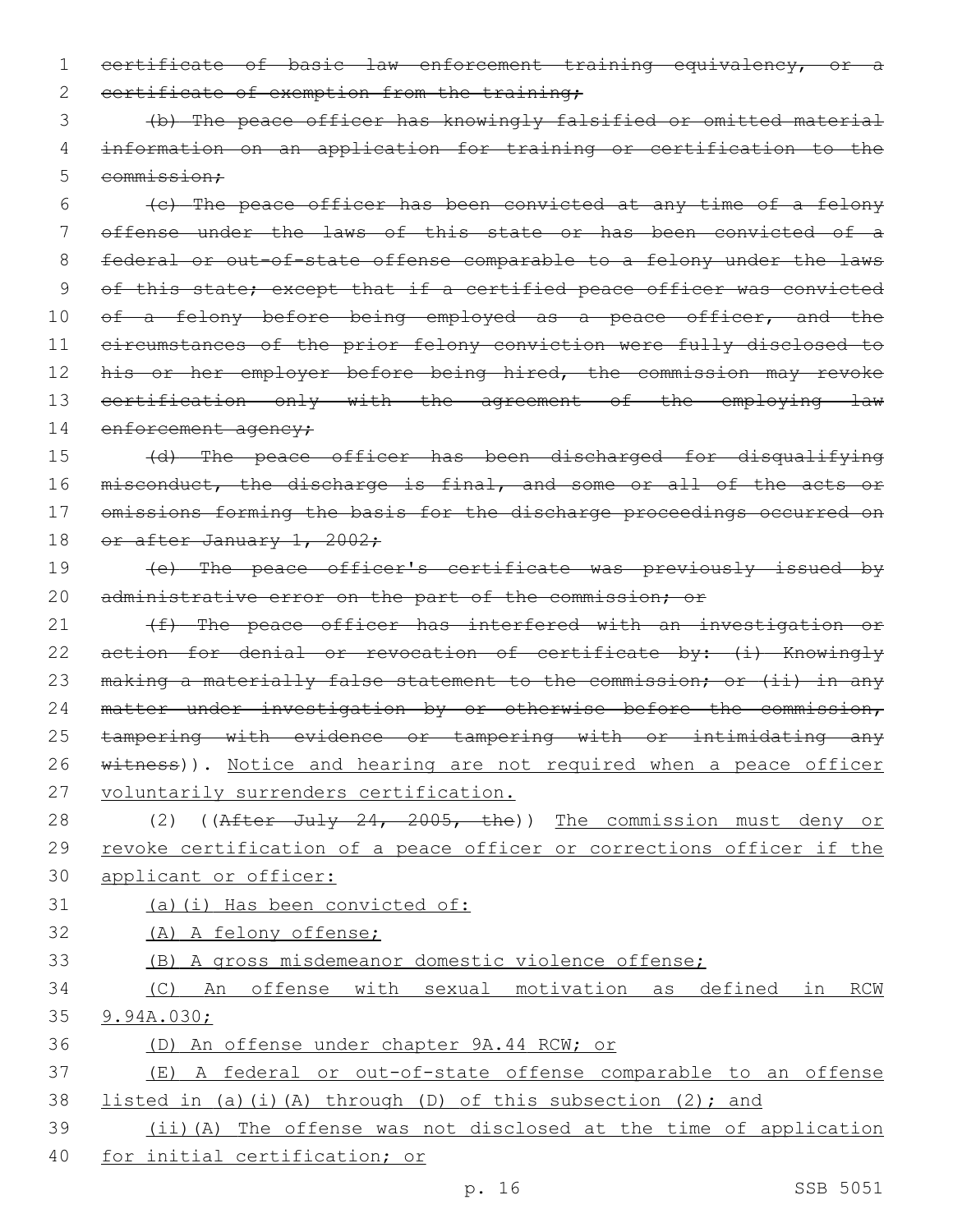| 1           | The officer was a certified peace officer or corrections<br>(B)       |
|-------------|-----------------------------------------------------------------------|
| 2           | officer at the time of the offense; and                               |
| 3           | (iii) The offense is not one for which the officer was granted a      |
| 4           | full and unconditional pardon; and                                    |
| 5           | (iv) The offense was not adjudicated as a juvenile and the record     |
| 6           | sealed;                                                               |
| 7           | (b) Has been terminated by the employing agency or found by a         |
| 8           | court to have engaged in the use of force which resulted in death or  |
| $\mathsf 9$ | serious injury and the use of force violated the law;                 |
| 10          | (c) Has been terminated by the employing agency or found by a         |
| 11          | court to have witnessed another officer's use of excessive force and: |
| 12          | Was in a position to intervene to end the excessive use of<br>(i)     |
| 13          | force and failed to do so; or                                         |
| 14          | (ii) Failed to report the use of excessive force in accordance        |
| 15          | with policy or procedure;                                             |
| 16          | (d) Has been terminated by the employing agency or found by a         |
| 17          | court to have knowingly made misleading, deceptive, untrue, or        |
| 18          | fraudulent representations in the practice of being a peace officer   |
| 19          | or corrections officer including, but not limited to, committing      |
| 20          | perjury, filing false reports, hiding evidence, or failing to report  |
| 21          | exonerating information. This subsection (2) (d) does not apply to    |
| 22          | representations made in the course and for the purposes of<br>an      |
| 23          | undercover investigation; or                                          |
| 24          | (e) Is prohibited from possessing weapons by state or federal law     |
| 25          | or by a permanent court order entered after a hearing.                |
| 26          | (3) The commission may deny, suspend, or revoke certification or      |
| 27          | require remedial training of an officer if the applicant or officer:  |
| 28          | (a) Failed to timely meet all requirements for obtaining a            |
| 29          | certificate of basic law enforcement or corrections training, a       |
| 30          | certificate of basic law enforcement or corrections training          |
| 31          | equivalency, or a certificate of exemption from the training;         |
| 32          | (b) Was previously issued a certificate through administrative        |
| 33          | error on the part of the commission;                                  |
| 34          | (c) Knowingly falsified or omitted material information on an         |
| 35          | application to the employer or for training or certification to the   |
| 36          | commission;                                                           |
| 37          | (d) Interfered with an investigation or action for denial or          |
| 38          | revocation of certification by:                                       |
| 39          | (i) Knowingly making a materially false statement to the              |
| 40          | commission;                                                           |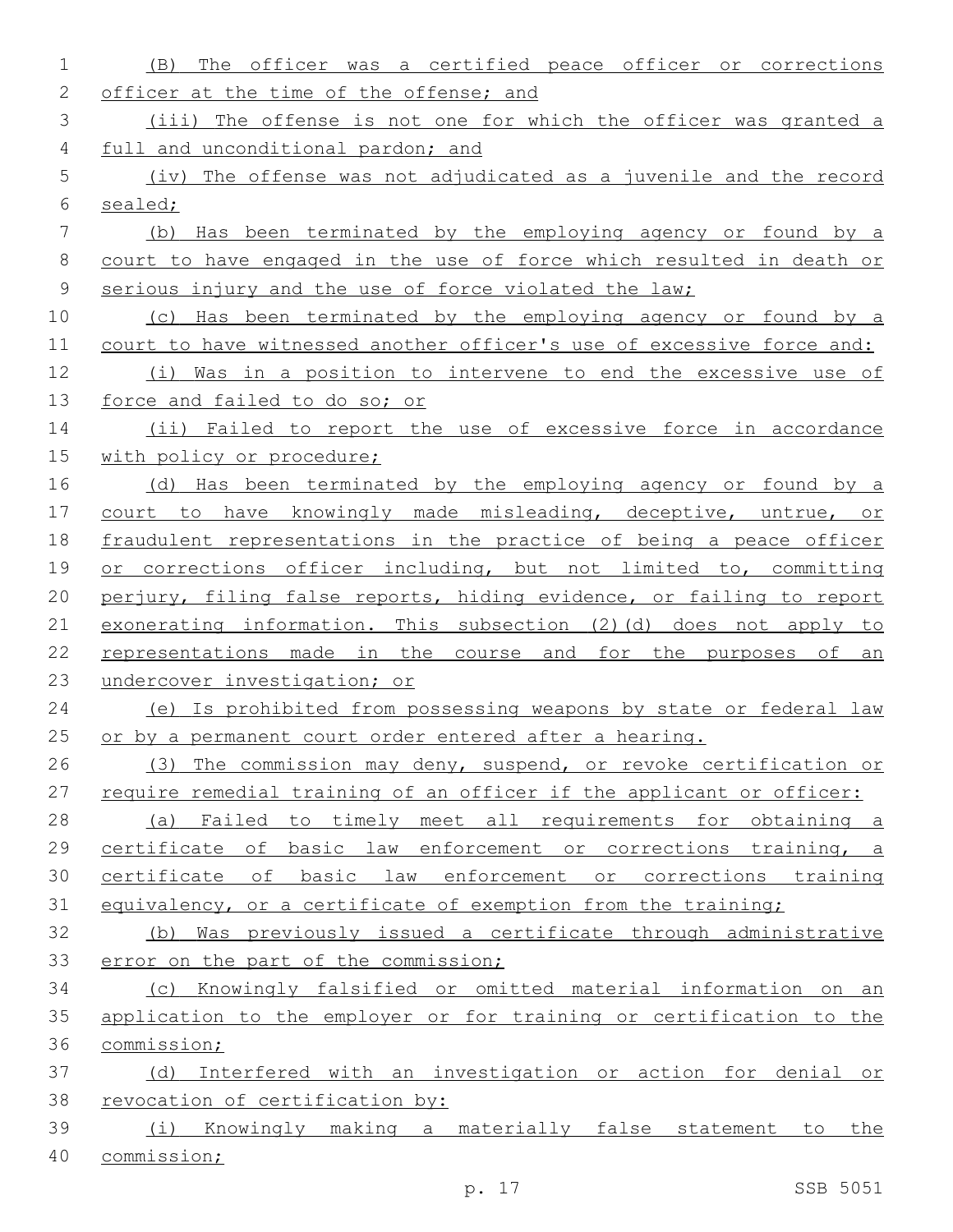(ii) Failing to timely and accurately report information to the commission as required by law or policy; or (iii) In any matter under investigation by or otherwise before the commission, tampering with evidence or tampering with or intimidating any witness; (e) Engaged in a use of force that could reasonably be expected to cause physical injury, and the use of force violated the law or 8 policy of the officer's employer; (f) Committed sexual harassment as defined by state law; (g) Through fraud or misrepresentation, has used the position of 11 peace officer or corrections officer for personal gain: (h) Engaged in conduct including, but not limited to, verbal 13 statements, writings, online posts, recordings, and gestures, involving prejudice or discrimination against a person on the basis 15 of race, religion, creed, color, national origin, immigration status, 16 disability, genetic information, marital status, sex, gender, gender identity, gender expression, age, sexual orientation, or military and veteran status; (i) Whether occurring on or off duty, has: (i) Been found to have committed a felony, without regard to conviction; (ii) Engaged in a pattern of acts showing an intentional or 23 reckless disregard for the rights of others, including but not limited to violation of an individual's constitutional rights under 25 the state or federal constitution or a violation of RCW 10.93.160; (iii) Engaged in unsafe practices involving firearms, weapons, or vehicles which indicate either a willful or wanton disregard for the 28 safety of persons or property; or (iv) Engaged in any conduct or pattern of conduct that: Indicates an inability to meet the ethical and professional standards required of a peace officer or corrections officer; tends to disrupt, 32 diminish, or otherwise jeopardize public trust; undermines public 33 confidence in the law enforcement profession and correctional system; or demonstrates an inability or unwillingness to uphold the officer's sworn oath to enforce the constitution and laws of the United States 36 and the state of Washington; (j) Has been suspended or discharged, or has resigned or retired in lieu of discharge, for any conduct listed in this section; or (k) Has voluntarily surrendered the person's certification as a 40 peace officer or corrections officer.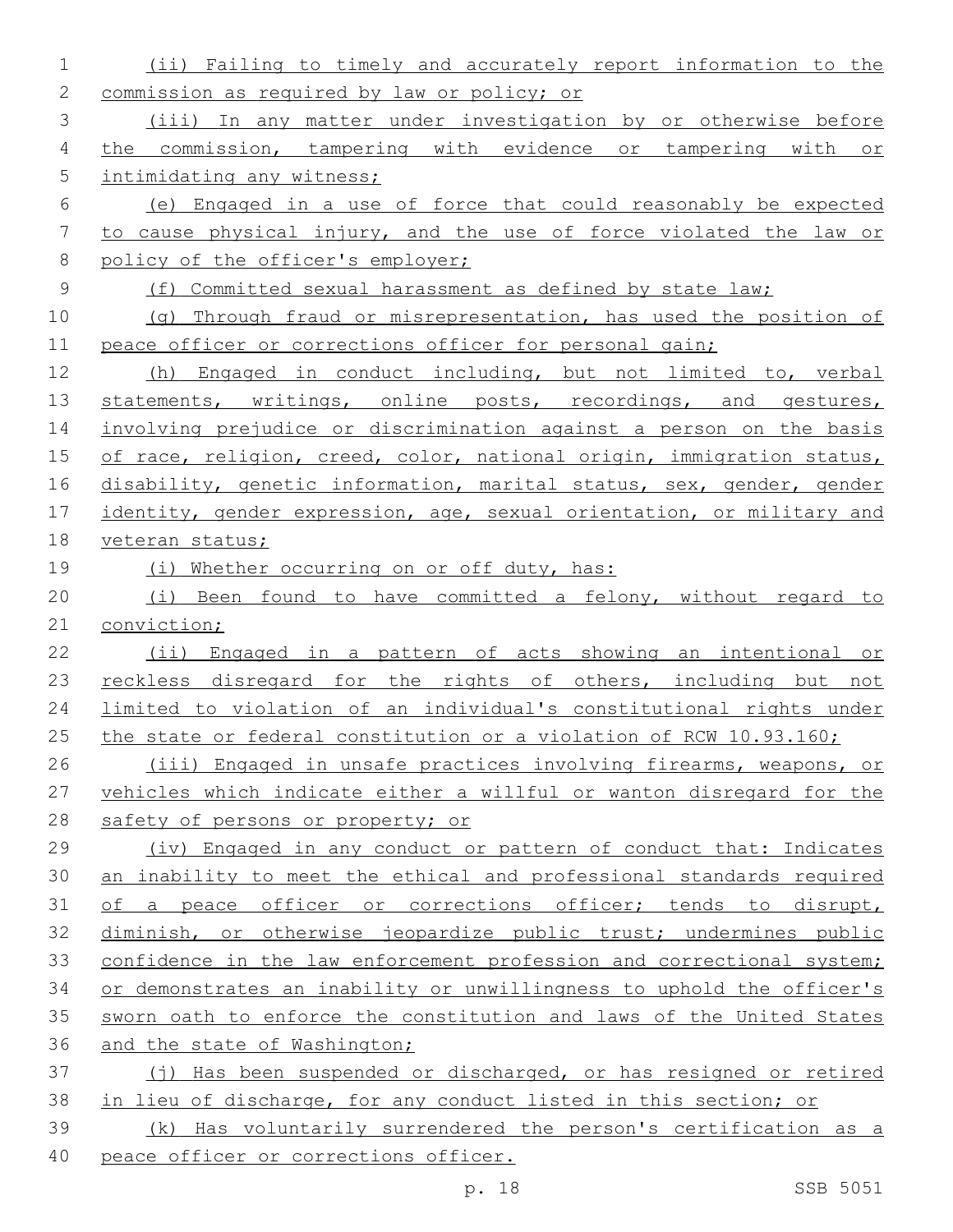(4) In addition to the penalties set forth in subsection (3) of 2 this section, the commission may issue one or more of the following 3 sanctions on the officer: Reprimand, mandatory retraining, and placement on probation for up to two years. In determining the appropriate penalty or sanction, the commission shall consider the findings and conclusions of any due process hearing or disciplinary appeals hearing following an investigation by a law enforcement agency regarding the alleged misconduct and whether the employing agency bears any responsibility for the situation. The commission may suspend a peace officer or corrections officer certification pending a decertification hearing in appropriate circumstances.

 (5) The commission shall deny certification to any applicant who 13 ((has)) lost ((his or her)) certification as a result of a break in 14 service of more than ((twenty-four)) 24 consecutive months if that applicant failed to comply with the requirements set forth in RCW 16  $43.101.080$  ( $(49)$ )  $(15)$  and  $43.101.095$  (2).

 (6) Any of the misconduct listed in subsections (2) and (3) of this section is grounds for denial, suspension, or revocation of 19 certification of a reserve officer to the same extent as applied to a peace officer.

 **Sec. 10.** RCW 43.101.115 and 2001 c 167 s 4 are each amended to 22 read as follows:

 (1) A person denied a certification based upon dismissal or 24 withdrawal from a basic law enforcement academy ((for any reason not 25 also involving discharge for disqualifying misconduct)) or basic corrections academy under RCW 43.101.105(3)(a) is eligible for readmission and certification upon meeting standards established in rules of the commission, which rules may provide for probationary 29 terms on readmission.

 (2) A person whose certification is denied or revoked based upon prior administrative error of issuance, failure to cooperate, or interference with an investigation is eligible for certification upon 33 meeting standards established in rules of the commission, ((rules 34 which may)) which rules shall provide for a probationary period of certification in the event of reinstatement of eligibility.

 (3) A person whose certification is mandatorily denied or revoked ((based upon a felony criminal conviction)) pursuant to RCW 43.101.105(2) is not eligible for certification at any time.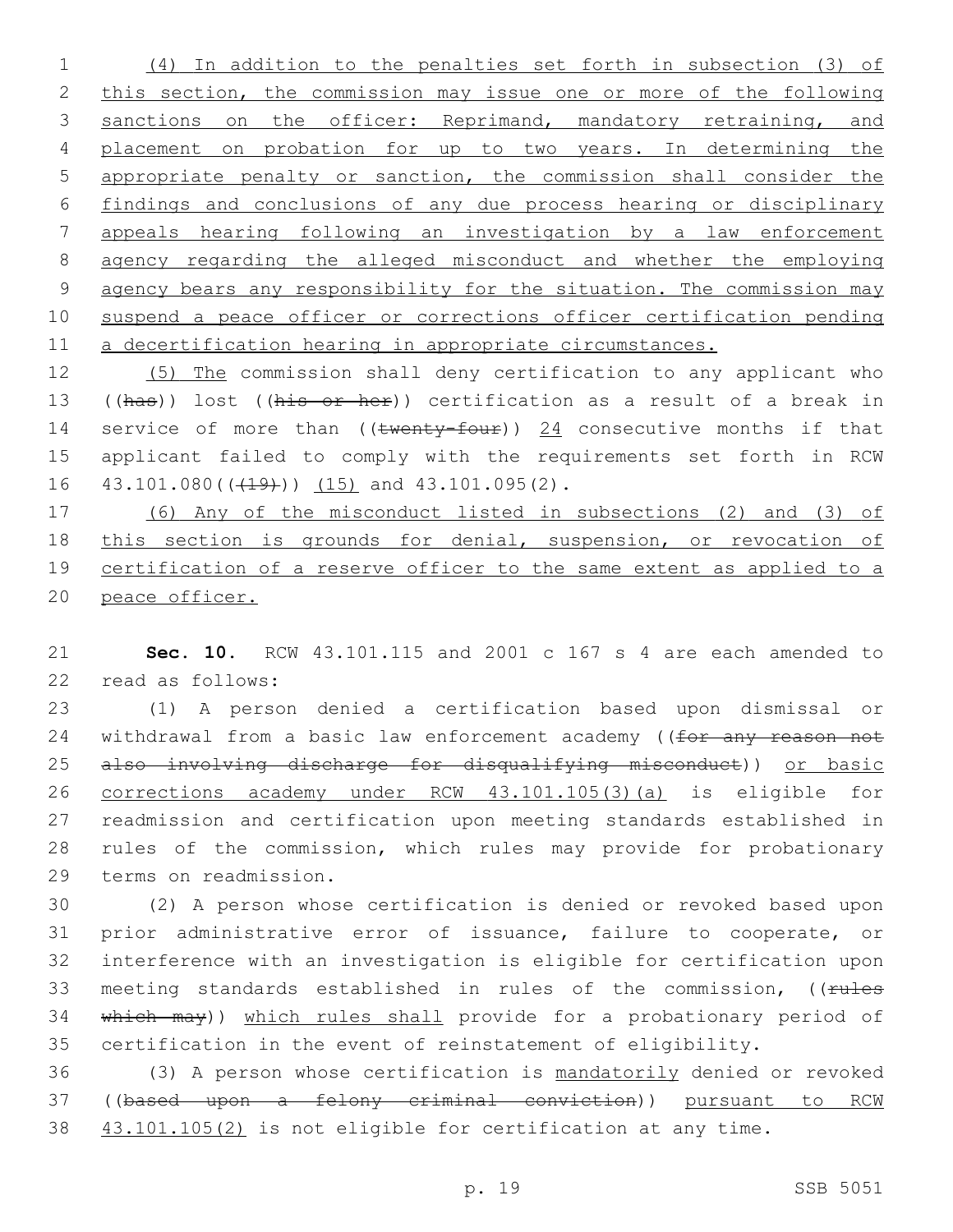(4) A ((peace officer)) person whose certification is denied or revoked ((based upon discharge for disqualifying misconduct, but not 3 also based upon a felony criminal conviction,)) for reasons other than provided in subsections (1) through (3) of this section may, five years after the revocation or denial, petition the commission for reinstatement of the certificate or for eligibility for 7 reinstatement. The commission ((shall)) may hold a hearing on the petition to consider reinstatement, and the commission may allow reinstatement based upon standards established in rules of the commission. If the certificate is reinstated or eligibility for 11 certification is determined, the commission ((may)) shall establish a 12 probationary period of certification.

13 (5) A ((peace officer)) person whose certification is revoked based solely upon a criminal conviction may petition the commission for reinstatement immediately upon a final judicial reversal of the conviction. The commission shall hold a hearing on request to consider reinstatement, and the commission may allow reinstatement based on standards established in rules of the commission. If the certificate is reinstated or if eligibility for certification is 20 determined, the commission ((may)) shall establish a probationary 21 period of certification.

22 (6) The commission's rules and decisions regarding reinstatement 23 shall align with its responsibilities to enhance public trust and 24 confidence in the law enforcement profession and correctional system.

25 **Sec. 11.** RCW 43.101.135 and 2001 c 167 s 6 are each amended to 26 read as follows:

27 (1)(a) Upon ((termination)) separation of a peace officer or 28 corrections officer from an employing agency for any reason, 29 including termination, resignation, or retirement, the agency ((of 30 termination)) shall( $\frac{1}{r}$  within fifteen days of the termination,)) 31 notify the commission within 15 days of the separation date on a 32 personnel action report form provided by the commission. ((The ageney 33 of termination shall, upon))

 (b) If the employer accepts an officer's resignation or retirement in lieu of termination, the employing agency shall report the reasons and rationale in the information provided to the commission, including the findings from any internal or external investigations into alleged misconduct.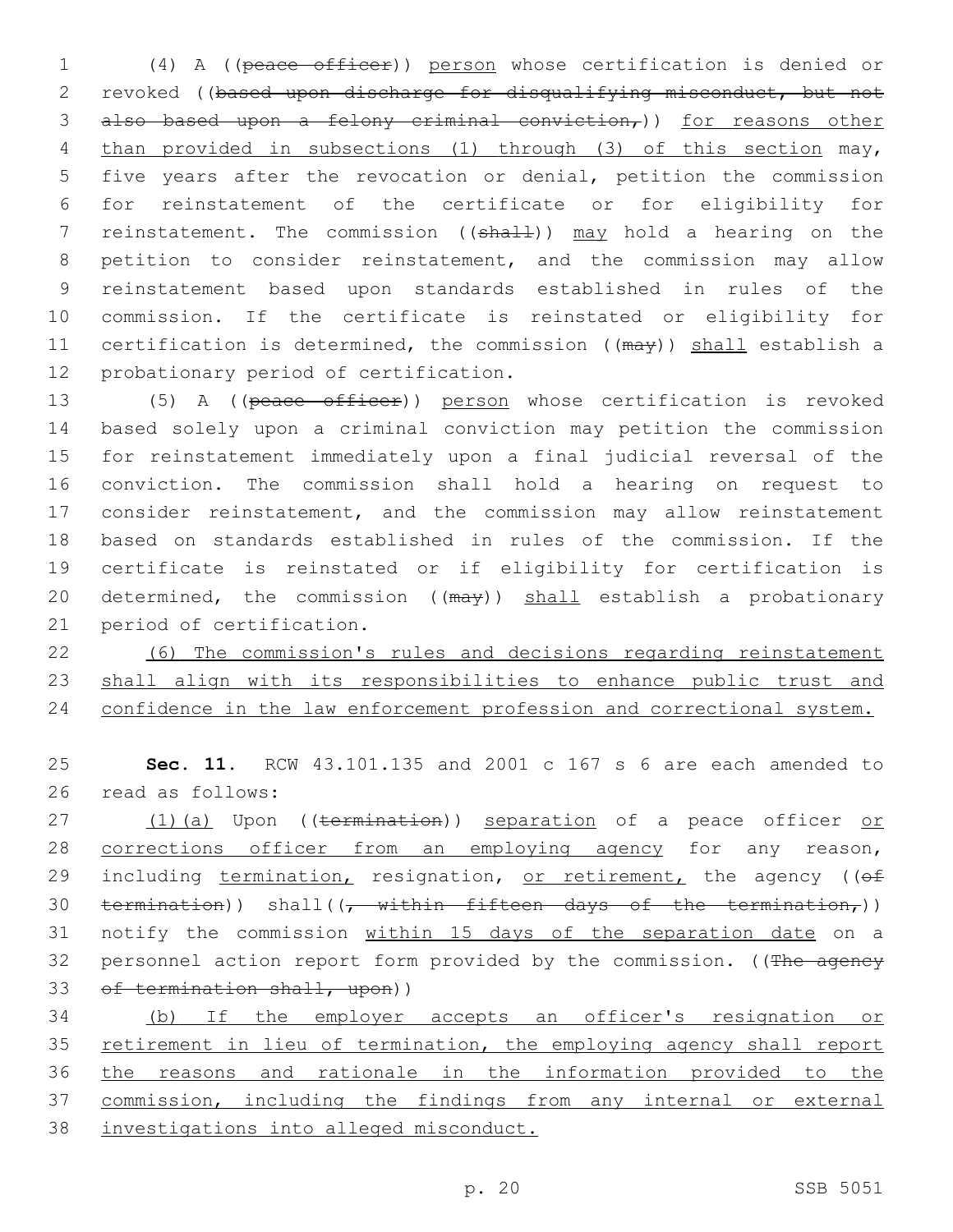(2) In addition to those circumstances under subsection (1) of this section and whether or not disciplinary proceedings have been concluded, the employing agency shall:

 (a) Notify the commission within 15 days of learning of the occurrence of any death or serious injury caused by the use of force by an officer or any time an officer has been charged with a crime. Employing agencies must have a policy requiring officers to report any pending criminal charges and any conviction, plea, or other case disposition immediately to their agency; and

 (b) Notify the commission within 15 days of an initial disciplinary decision by an employing agency for alleged behavior or conduct by an officer that is noncriminal and may result in 13 revocation of certification pursuant to RCW 43.101.105.

 (3) To better enable the commission to act swiftly and comprehensively when misconduct has occurred that may undermine public trust and confidence in law enforcement or the correctional 17 system, if the totality of the circumstances support a conclusion that the officer resigned or retired in anticipation of discipline, whether or not the misconduct was discovered at the time, and when such discipline, if carried forward, would more likely than not have 21 led to discharge, or if the officer was laid off when disciplinary investigation or action was imminent or pending which could have 23 resulted in the officer's suspension or discharge, the employing 24 agency shall conduct the investigation and provide all relevant information to the commission as if the officer were still employed by the agency.

27 (4) Upon request of the commission, the employing agency shall provide such additional documentation or information as the 29 commission deems necessary to determine whether the ((termination)) 30 separation or event provides grounds for suspension or revocation 31 ((under RCW 43.101.105)).

(5) At its discretion, the commission may:

 (a) Immediately suspend certification, pending proceedings 34 through the employing agency;

 (b) Initiate decertification proceedings upon conclusion of any investigation or disciplinary proceedings initiated by the employing agency;

 (c) Separately pursue revocation of certification under RCW 43.101.105; or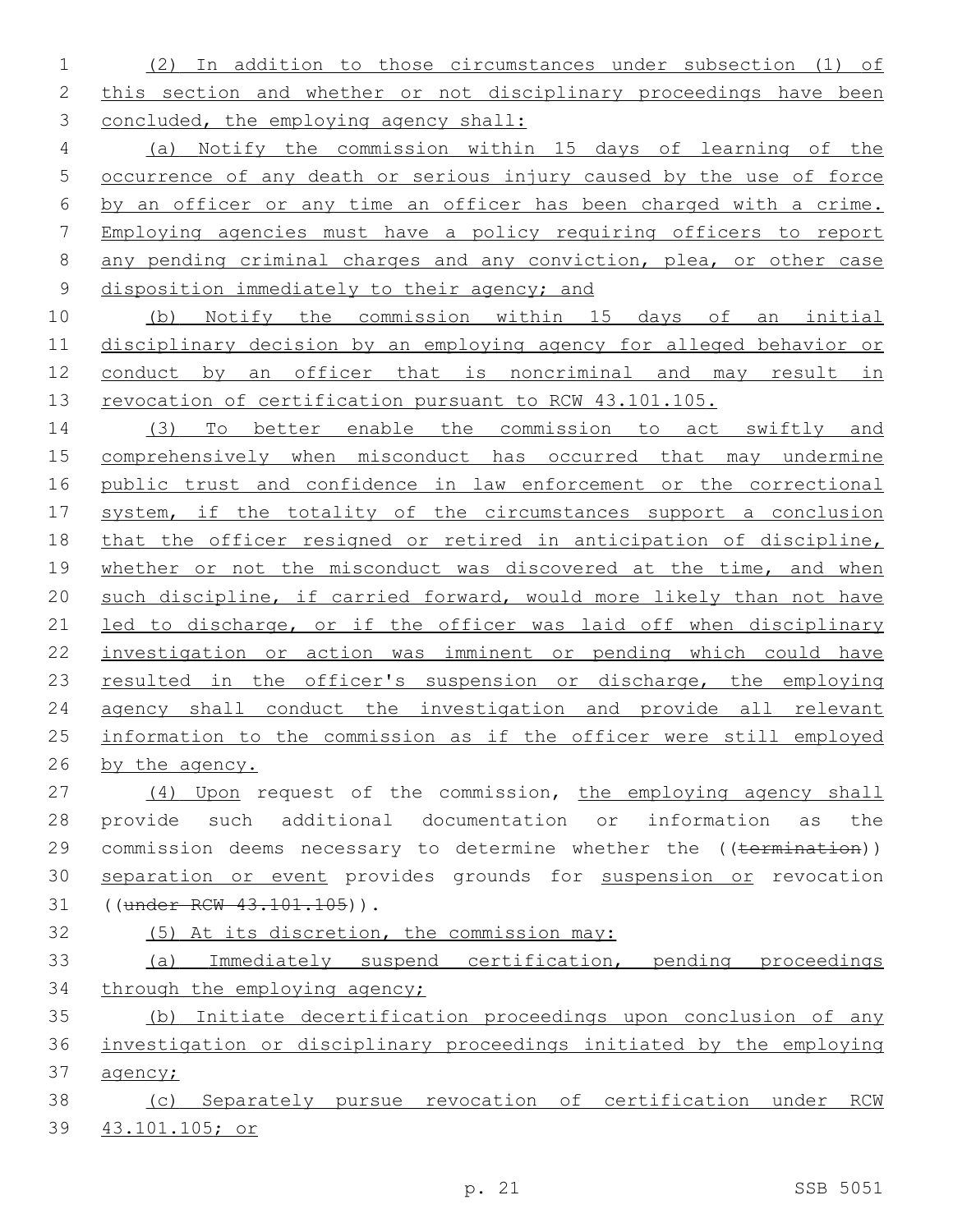(d) Wait to proceed until any investigation, disciplinary proceedings, or appeals through the employing agency are final before taking action. Where a decertification decision requires a finding that the officer's conduct violated policy and the employing agency has begun its investigation into the underlying event, the commission shall await notification of a finding by the employing agency before beginning the decertification process.

8 (6) No action or failure to act by an employing agency or 9 decision resulting from an appeal of that action precludes action by 10 the commission to suspend or revoke an officer's certification.

11 (7) An employing agency may not enter into any agreement or 12 contract with an officer, or union:

13 (a) Not to report conduct, delay reporting, or preclude 14 disclosure of any relevant information, including a promise not to 15 check the box on a commission notice that indicates the officer may 16 have committed misconduct, in exchange for allowing an officer to 17 resign or retire or for any other reason; or

18 (b) That allows the agency to destroy or remove any personnel 19 record while the officer is employed and for 10 years thereafter. 20 Such records must include all misconduct and equal employment 21 opportunity complaints, progressive discipline imposed including 22 written reprimands, supervisor coaching, suspensions, involuntary 23 transfers, investigatory files, and other disciplinary appeals and 24 litigation records.

25 (8) The commission shall maintain ((these notices)) all 26 information provided pursuant to this section in a permanent file( $(\tau)$ 27 subject to RCW 43.101.400)).

 (9) In addition to disciplinary action authorized in RCW 43.101.105, the commission may impose a civil penalty not to exceed \$10,000 for the failure by an officer or an employing agency to timely and accurately report information pursuant to this section.

32 **Sec. 12.** RCW 43.101.145 and 2001 c 167 s 8 are each amended to read as follows:33

34 ((A law enforcement officer or duly authorized representative of 35 a law enforcement agency)) (1) Any individual may submit a written 36 complaint to the commission ((charging)) stating that ((a peace)) an 37 officer's certificate should be denied, suspended, or revoked, and 38 specifying the grounds for the ((charge)) complaint. Filing a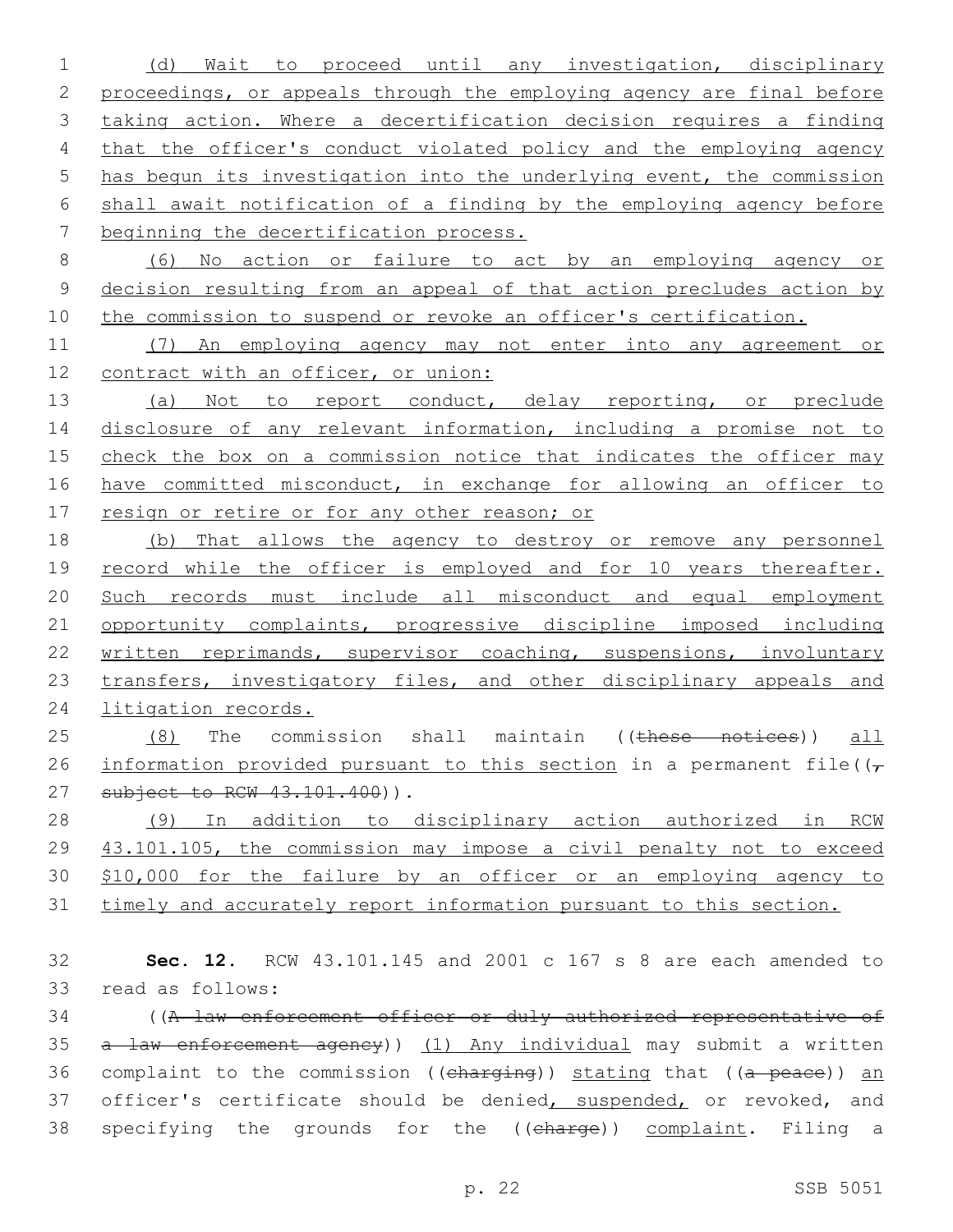1 complaint does not make a complainant a party to the commission's 2 action.

 (2) The commission has sole discretion whether to investigate a complaint, and the commission has sole discretion whether to investigate matters relating to certification, denial of certification, or revocation of certification on any other basis, without restriction as to the source or the existence of a complaint. 8 All complaints must be resolved with a written determination, regardless of the decision to investigate.

 (3) The commission may initiate an investigation in any instance 11 where there is a pattern of complaints or other actions that may not have resulted in a formal adjudication of wrongdoing, but when 13 considered together demonstrate a pattern of similar conduct. The commission must consider an officer's job duties and assignment in determining what constitutes a pattern.

16 (4) A person who files a complaint in good faith under this 17 section is immune from suit or any civil action related to the filing 18 or the contents of the complaint.

19 **Sec. 13.** RCW 43.101.155 and 2001 c 167 s 9 are each amended to 20 read as follows:

21 (1) If the commission determines, upon investigation, that there 22 is ((probable)) cause to believe that a peace officer's or 23 corrections officer's certification should be denied, suspended, or 24 revoked under RCW 43.101.105, the commission must prepare and serve 25 upon the officer a statement of charges. Service on the officer must 26 be by mail or by personal service on the officer unless the officer 27 has consented to service in some other manner, including electronic 28 notification. Notice of the charges must also be mailed to or 29 otherwise served upon the officer's agency of ((termination)) 30 separation and any current ((law enforcement)) agency employer. The 31 statement of charges must be accompanied by a notice that to receive 32 a hearing on the denial or revocation, the officer must, within 33 (( $s$ ixty)) 60 days of (( $e$ ommunication of)) the statement of charges, 34 request a hearing before the hearings ((board)) panel appointed under 35 RCW 43.101.380. Failure of the officer to request a hearing within 36 the ((sixty-day)) 60-day period constitutes a default, whereupon the 37 commission may enter an order under RCW 34.05.440.

38 (2) If a hearing is requested, the officer is required to provide 39 an email address that constitutes the officer's legal address for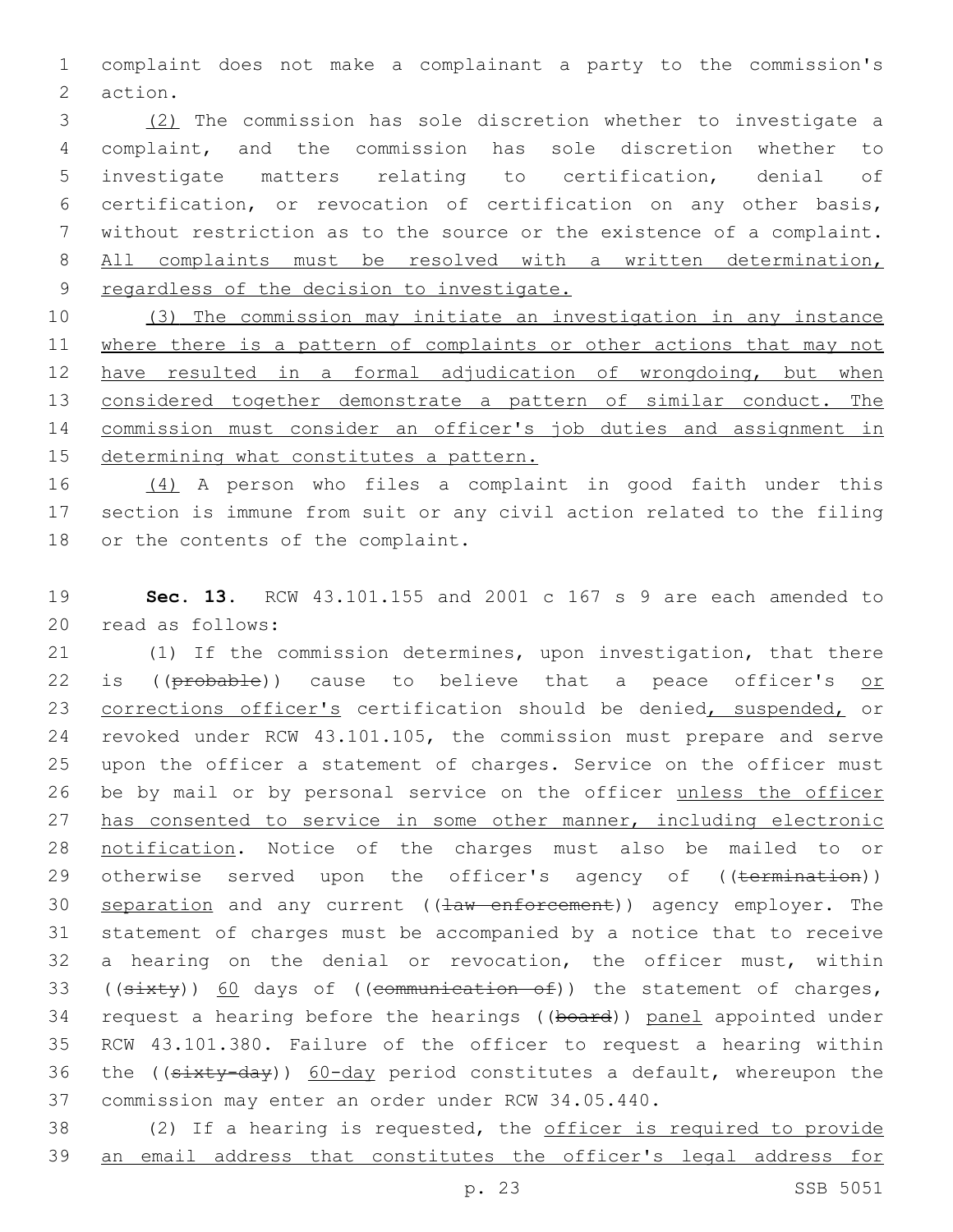purposes of any subsequent communication from the commission. Unless otherwise agreed to by the mutual agreement of the parties or for good cause, within two weeks of receipt of the officer's request for 4 a hearing, the commission shall set a date ( $(\theta f)$ ) for the hearing, 5 which must be ((scheduled not earlier than ninety days nor later than one hundred eighty days after communication of the statement of charges to the officer; the one hundred eighty-day period may be extended on mutual agreement of the parties or for good cause)) held 9 within 90 days thereafter. ((The)) On the date the hearing is set, 10 the commission shall ((give written)) transmit electronic notice of 11 the hearing ((at least twenty days prior to the hearing)) to the 12 officer, and provide public notice on the commission website, 13 specifying the time, date, and place of hearing.

 **Sec. 14.** RCW 43.101.157 and 2006 c 22 s 2 are each amended to 15 read as follows:

 (1) Tribal governments may voluntarily request certification for their police officers. Tribal governments requesting certification for their police officers must enter into a written agreement with the commission. The agreement must require the tribal law enforcement agency and its officers to comply with all of the requirements for granting, denying, and revoking certification as those requirements are applied to peace officers certified under this chapter and the 23 rules of the commission.

 (2) Officers making application for certification as tribal police officers shall meet the requirements of this chapter and the rules of the commission as those requirements are applied to certification of peace officers. Application for certification as a tribal police officer shall be accepted and processed in the same manner as those for certification of peace officers.

30 (((3) For purposes of certification, "tribal police officer" means any person employed and commissioned by a tribal government to 32 enforce the criminal laws of that government.))

 **Sec. 15.** RCW 43.101.230 and 1981 c 134 s 1 are each amended to read as follows:34

 ((Indian tribe)) Tribal police officers and employees who are engaged in law enforcement activities and who do not qualify as "criminal justice personnel" or "law enforcement personnel" under RCW  $43.101.010$  ( $\sqrt{as}$  now law or hereafter amended,)) may be provided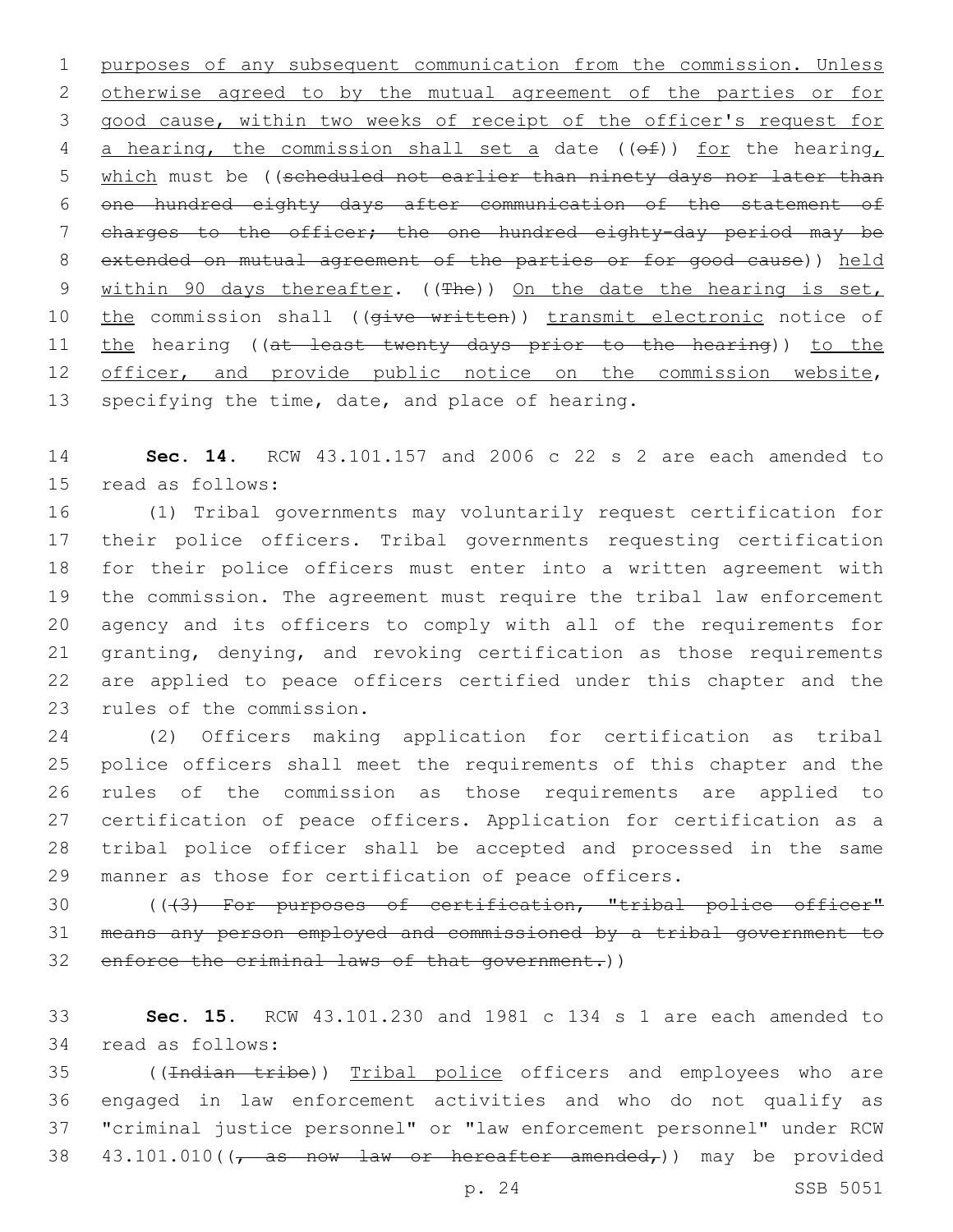training under this chapter if: (a) The tribe is recognized by the federal government, and (b) the tribe pays to the commission the full cost of providing such training. The commission shall place all money received under this section into the criminal justice training 5 account.

 **Sec. 16.** RCW 43.101.390 and 2001 c 167 s 11 are each amended to 7 read as follows:

8  $(1)$  The commission( $\overline{6}$  its boards,)) and individuals acting on 9 behalf of the commission ((and its boards)) are immune from suit in any civil or criminal action contesting or based upon proceedings or other official acts performed in the course of their duties in the 12 administration and enforcement of this chapter.

 (2) Without limiting the generality of the foregoing, the commission and individuals acting on behalf of the commission are 15 immune from suit in any civil action based on the certification, 16 denial of certification, suspension, or decertification of peace 17 officers, reserve officers, or corrections officers resulting from information or the lack of information provided by the employing agency.

 **Sec. 17.** RCW 43.101.420 and 2009 c 19 s 1 are each amended to 21 read as follows:

 (1) The commission shall offer a training session on personal crisis recognition and crisis intervention services to criminal 24 justice, ((correctional personnel)) corrections, and other public safety employees. The training shall be implemented by the commission in consultation with appropriate public and private organizations that have expertise in crisis referral services and in the underlying conditions leading to the need for crisis referral.

 (2) The training shall consist of a minimum of one hour of classroom or internet instruction, and shall include instruction on 31 the following subjects:

 (a) The description and underlying causes of problems that may have an impact on the personal and professional lives of public safety employees, including mental health issues, chemical dependency, domestic violence, financial problems, and other personal 36 crises;

 (b) Techniques by which public safety employees may recognize the conditions listed in (a) of this subsection and understand the need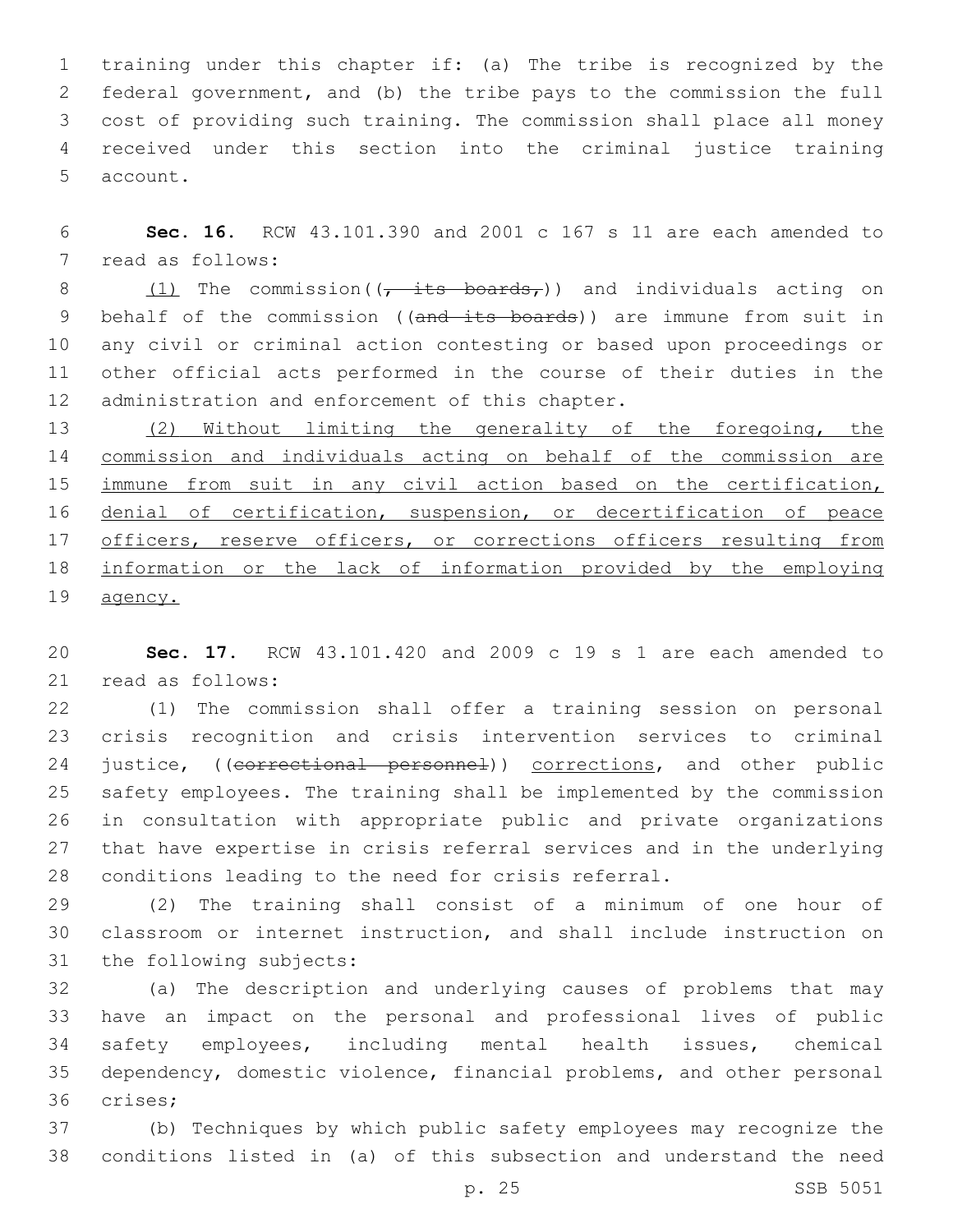to seek assistance and obtain a referral for consultation and 2 possible treatment; and

 (c) A listing of examples of public and private crisis referral agencies available to public safety employees.4

 (3) The training developed by the commission shall be made available by the commission to all employees of state and local agencies that perform public safety duties. The commission may charge a reasonable fee to defer the cost of making the training available.

 **Sec. 18.** RCW 34.12.035 and 1984 c 141 s 6 are each amended to read as follows:10

 The chief administrative law judge shall designate an 12 administrative law judge with subject matter expertise to serve, as 13 the need arises, as presiding officer in  $((state))$ :

 (1) State patrol disciplinary hearings conducted under RCW 43.43.090; and

(2) Decertification hearings conducted under RCW 43.101.380.

 **Sec. 19.** RCW 40.14.070 and 2011 c 60 s 18 are each amended to 18 read as follows:

 (1)(a) ((County)) Other than those records detailed in subsection 20 (4) of this section, county, municipal, and other local government agencies may request authority to destroy noncurrent public records having no further administrative or legal value by submitting to the division of archives and records management lists of such records on forms prepared by the division. The archivist, a representative appointed by the state auditor, and a representative appointed by the attorney general shall constitute a committee, known as the local records committee, which shall review such lists and which may veto the destruction of any or all items contained therein.

 (b) A local government agency, as an alternative to submitting lists, may elect to establish a records control program based on recurring disposition schedules recommended by the agency to the local records committee. The schedules are to be submitted on forms provided by the division of archives and records management to the local records committee, which may either veto, approve, or amend the schedule. Approval of such schedule or amended schedule shall be by unanimous vote of the local records committee. Upon such approval, the schedule shall constitute authority for the local government agency to destroy the records listed thereon, after the required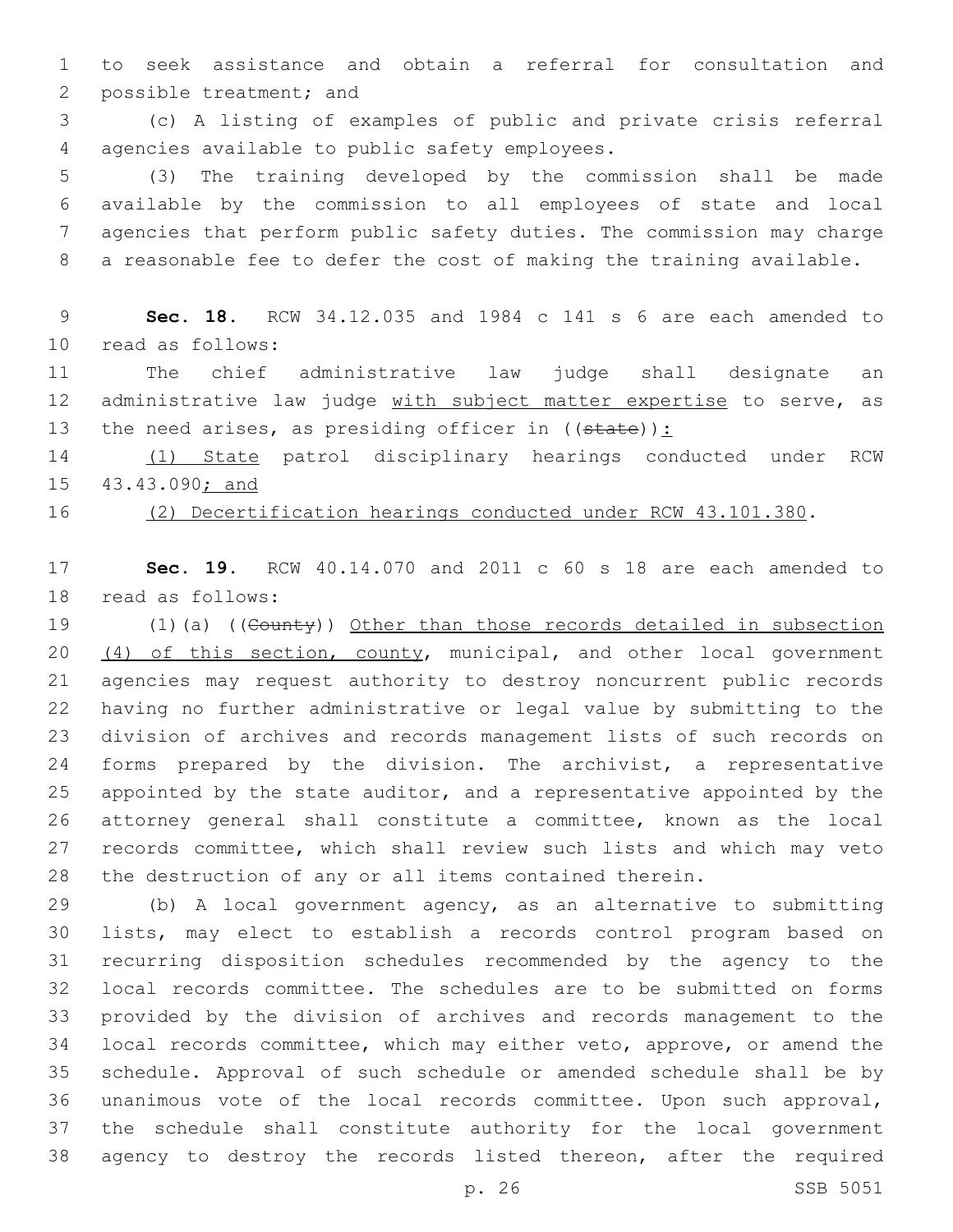retention period, on a recurring basis until the schedule is either 2 amended or revised by the committee.

 (2)(a) Except as otherwise provided by law, and other than the law enforcement records detailed in subsection (4) of this section, no public records shall be destroyed until approved for destruction by the local records committee. Official public records shall not be 7 destroyed unless:

8 (i) The records are six or more years old;

 (ii) The department of origin of the records has made a satisfactory showing to the state records committee that the retention of the records for a minimum of six years is both unnecessary and uneconomical, particularly where lesser federal retention periods for records generated by the state under federal 14 programs have been established; or

 (iii) The originals of official public records less than six years old have been copied or reproduced by any photographic, photostatic, microfilm, miniature photographic, or other process approved by the state archivist which accurately reproduces or forms 19 a durable medium for so reproducing the original.

 An automatic reduction of retention periods from seven to six years for official public records on record retention schedules existing on June 10, 1982, shall not be made, but the same shall be reviewed individually by the local records committee for approval or disapproval of the change to a retention period of six years.

 The state archivist may furnish appropriate information, suggestions, and guidelines to local government agencies for their assistance in the preparation of lists and schedules or any other matter relating to the retention, preservation, or destruction of records under this chapter. The local records committee may adopt appropriate regulations establishing procedures to be followed in 31 such matters.

 Records of county, municipal, or other local government agencies, designated by the archivist as of primarily historical interest, may 34 be transferred to a recognized depository agency.

 (b)(i) Records of investigative reports prepared by any state, county, municipal, or other law enforcement agency pertaining to sex offenders contained in chapter 9A.44 RCW or sexually violent offenses as defined in RCW 71.09.020 that are not required in the current operation of the law enforcement agency or for pending judicial proceedings shall, following the expiration of the applicable

p. 27 SSB 5051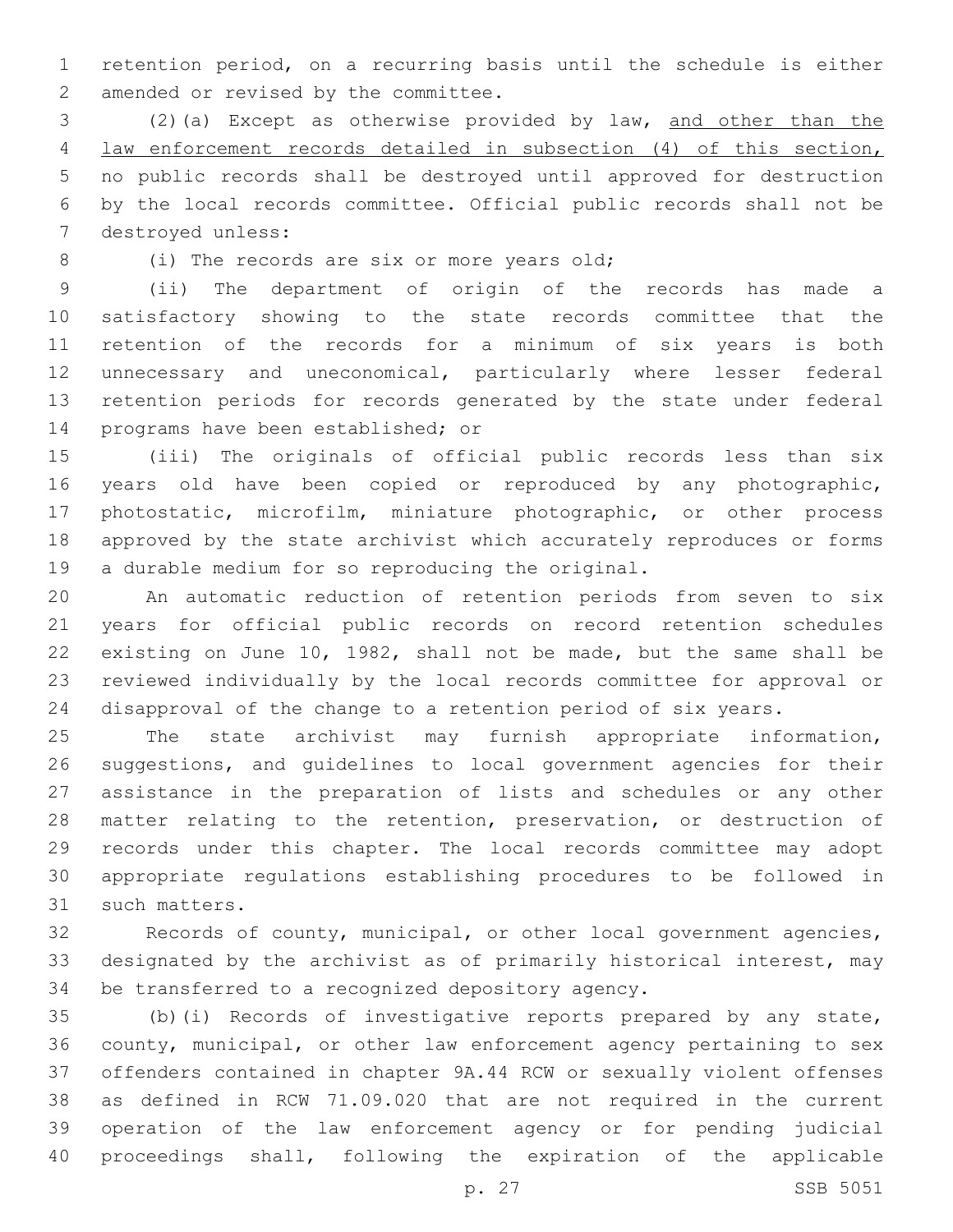schedule of the law enforcement agency's retention of the records, be transferred to the Washington association of sheriffs and police chiefs for permanent electronic retention and retrieval. Upon electronic retention of any document, the association shall be permitted to destroy the paper copy of the document.

 (ii) Any sealed record transferred to the Washington association of sheriffs and police chiefs for permanent electronic retention and retrieval, including records sealed after transfer, shall be electronically retained in such a way that the record is clearly 10 marked as sealed.

 (iii) The Washington association of sheriffs and police chiefs shall be permitted to destroy both the paper copy and electronic 13 record of any offender verified as deceased.

 (c) Any record transferred to the Washington association of sheriffs and police chiefs pursuant to (b) of this subsection shall be deemed to no longer constitute a public record pursuant to RCW 42.56.010 and shall be exempt from public disclosure. Such records shall be disseminated only to criminal justice agencies as defined in RCW 10.97.030 for the purpose of determining if a sex offender met the criteria of a sexually violent predator as defined in chapter 71.09 RCW and the end-of-sentence review committee as defined by RCW 72.09.345 for the purpose of fulfilling its duties under RCW 23 71.09.025 and 9.95.420.

 Electronic records marked as sealed shall only be accessible by criminal justice agencies as defined in RCW 10.97.030 who would otherwise have access to a sealed paper copy of the document, the end-of-sentence review committee as defined by RCW 72.09.345 for the purpose of fulfilling its duties under RCW 71.09.025 and 9.95.420, and the system administrator for the purposes of system 30 administration and maintenance.

 (3) Except as otherwise provided by law, county, municipal, and other local government agencies may, as an alternative to destroying noncurrent public records having no further administrative or legal value, donate the public records to the state library, local library, historical society, genealogical society, or similar society or 36 organization.

Public records may not be donated under this subsection unless:

(a) The records are seventy years old or more;

 (b) The local records committee has approved the destruction of 40 the public records; and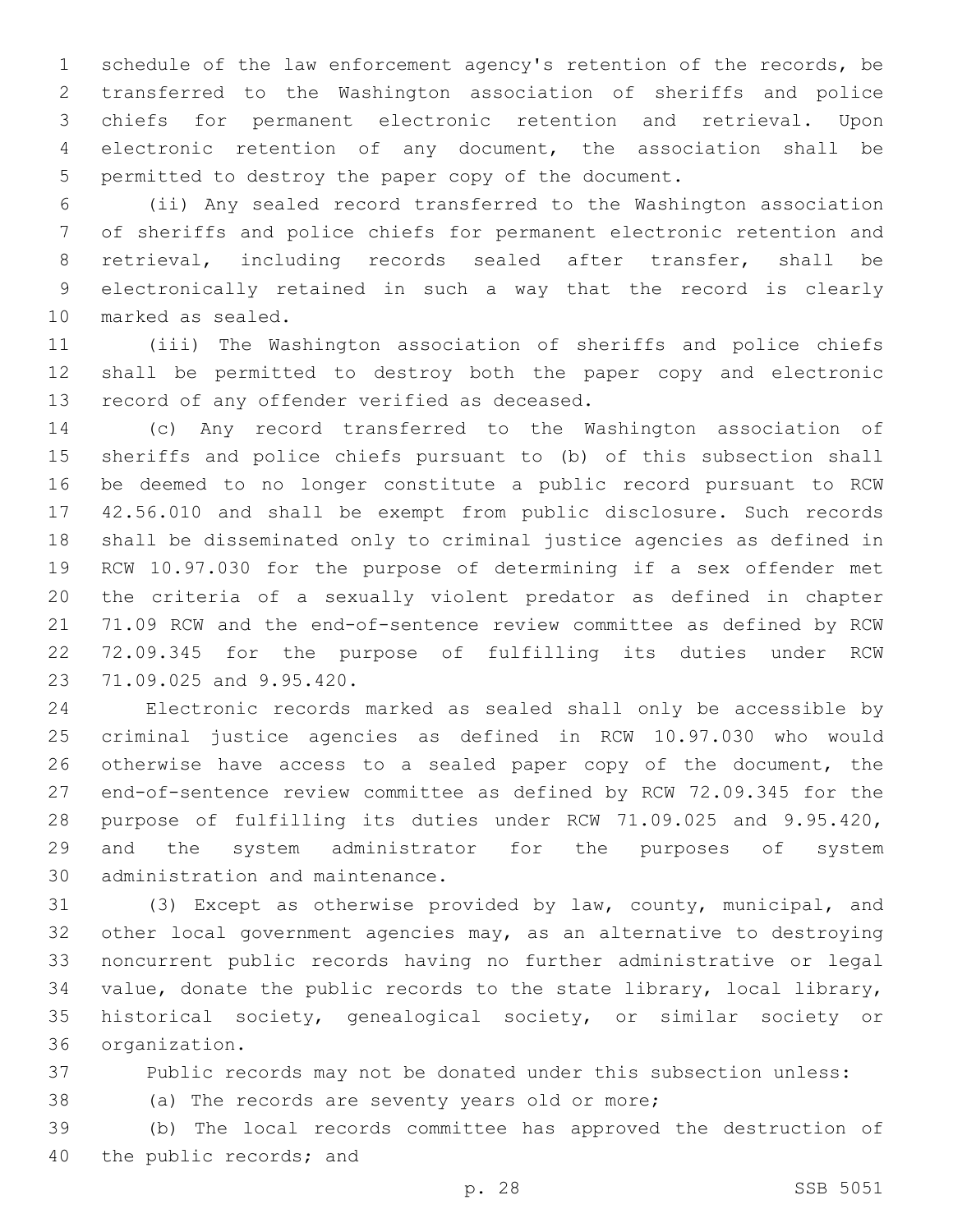1 (c) The state archivist has determined that the public records 2 have no historic interest.

 (4) Personnel records for any peace officer or corrections 4 officer must be retained for the duration of the officer's employment and a minimum of 10 years thereafter. Such records include all misconduct and equal employment opportunity complaints, progressive discipline imposed including written reprimands, supervisor coaching, suspensions, involuntary transfers, other disciplinary appeals and 9 litigation records, and any other records needed to comply with the requirements set forth in RCW 43.101.095 and 43.101.135.

11 **Sec. 20.** RCW 43.101.380 and 2020 c 119 s 10 are each amended to 12 read as follows:

13 (1) The procedures governing adjudicative proceedings before 14 agencies under chapter 34.05 RCW, the administrative procedure act, 15 govern hearings before the commission and govern all other actions 16 before the commission unless otherwise provided in this chapter. The 17 standard of proof in actions before the commission is ((elear, 18 eogent, and convincing) a preponderance of the evidence.

19 (2) In all hearings requested under RCW 43.101.155 ((or 20 43.101.156)), an administrative law judge appointed under chapter 21 34.12 RCW shall be the presiding officer, shall make all necessary 22 rulings in the course of the hearing, and shall issue a proposed 23 recommendation, but is not entitled to vote. In addition, a ((five-24 member)) three-member hearings panel shall ((both)) hear the case and 25 make the commission's final administrative decision. ((Members of the 26 commission may, but need not, be appointed to the hearings panels.))

27 (3) The commission shall appoint ((as follows two or more 28 panels)) a panel to hear certification actions as follows:

29 (a) When a hearing is requested in relation to a certification 30 action of a Washington peace officer ((who is not a peace officer of 31 the Washington state patrol)), the commission shall appoint to the 32 panel: (i) One police chief( $(+$   $(i)$  -  $(n)$ ) or sheriff from an agency 33 not a current or past employer of the peace officer;  $((+iii)$  two 34 certified Washington peace officers who are at or below the level of 35 first line supervisor, one of whom is from a city or county law 36 enforcement agency, and who have at least ten years' experience as 37 peace officers; and (iv) one person who is not currently a peace 38 officer and who represents a community college or four-year college 39 <del>or university</del>)) (ii) one civilian member of the commission as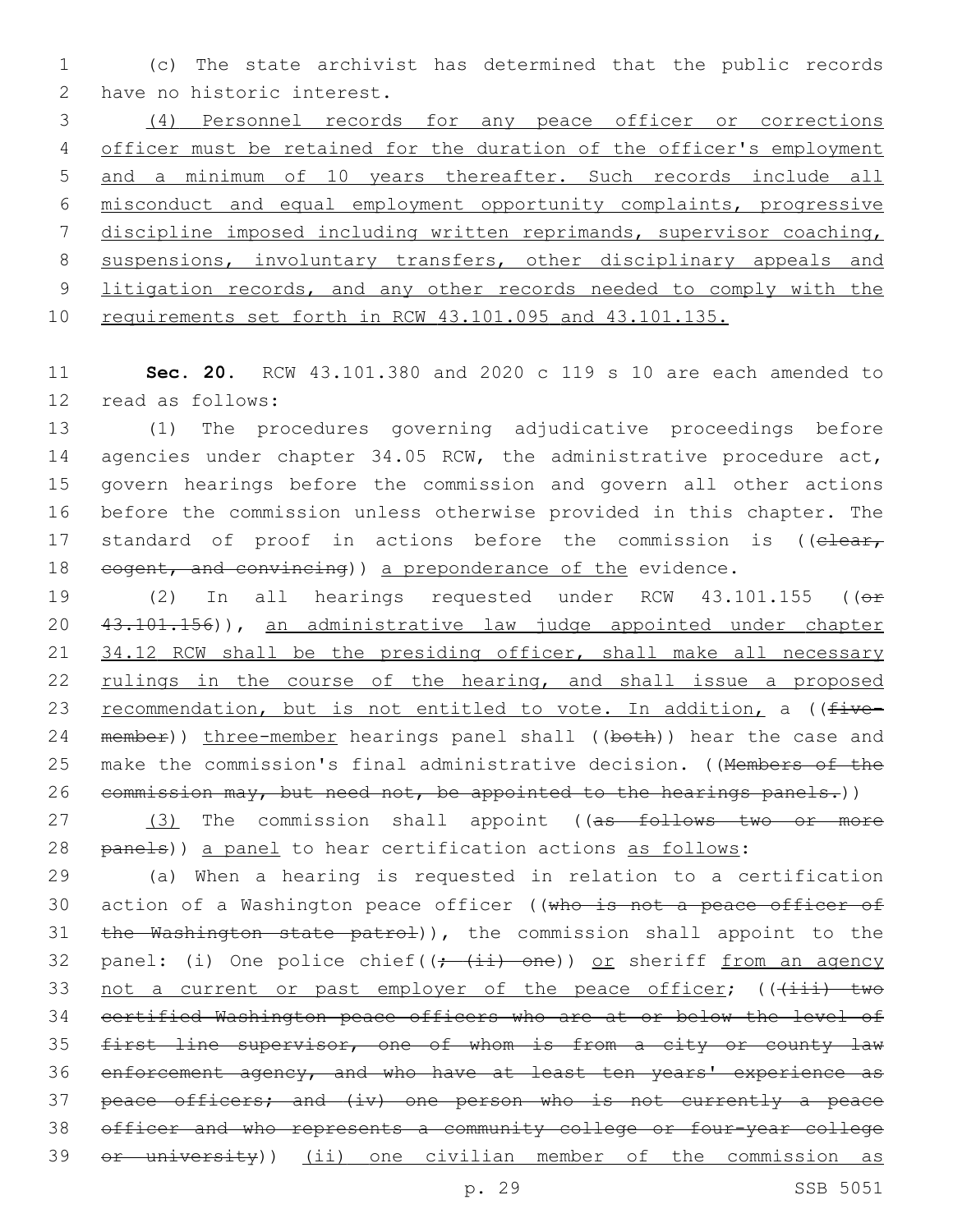1 appointed under RCW 43.101.030(1) (f) through (h); and (iii) one 2 person with expertise and background in police accountability who is 3 not a current or former peace officer or corrections officer.

4 (b) ((When a hearing is requested in relation to a certification 5 action of a peace officer of the Washington state patrol, the 6 commission shall appoint to the panel: (i) Either one police chief or 7 one sheriff; (ii) one administrator of the state patrol; (iii) one 8 certified Washington peace officer who is at or below the level of 9 first line supervisor, who is not a state patrol officer, and who has 10 at least ten years' experience as a peace officer; (iv) one state 11 patrol officer who is at or below the level of first line supervisor, 12 and who has at least ten years' experience as a peace officer; and 13 (v) one person who is not currently a peace officer and who 14 represents a community college or four-year college or university.

15  $(e)$ )) When a hearing is requested in relation to a certification 16 action of a Washington corrections officer, the commission shall 17 appoint to the panel: (i) ((Two heads of)) A person who heads either 18 a city or county corrections agency or facility or of a Washington 19 state department of corrections facility; (ii) ((two corrections 20 officers who are at or below the level of first line supervisor, who 21 are from city, county, or state corrections agencies, and who have at 22 least ten years' experience as corrections officers)) one civilian 23 member of the commission as appointed under RCW 43.101.030(1) (f) 24 through (h); and (iii) one person with expertise and background in 25 police accountability who is not ((eurrently)) a current or former 26 peace officer or corrections officer ((and who represents a community 27 eollege or four-year college or university)).

28  $((+d))$   $(c)$  When a hearing is requested in relation to a 29 certification action of a tribal police officer, the commission shall 30 appoint to the panel (i) ((either one police chief or one sheriff; 31 (ii))) one tribal police chief; (((iii) one certified Washington 32 peace officer who is at or below the level of first line supervisor, 33 and who has at least ten years' experience as a peace officer; (iv) 34 one tribal police officer who is at or below the level of first line 35 supervisor, and who has at least ten years' experience as a peace 36 officer; and (v) one person who is not currently a peace officer and 37 who represents a community college or four-year college or 38 university)) (ii) one civilian member of the commission as appointed 39 under RCW 43.101.030(1) (f) through (h); and (iii) one person with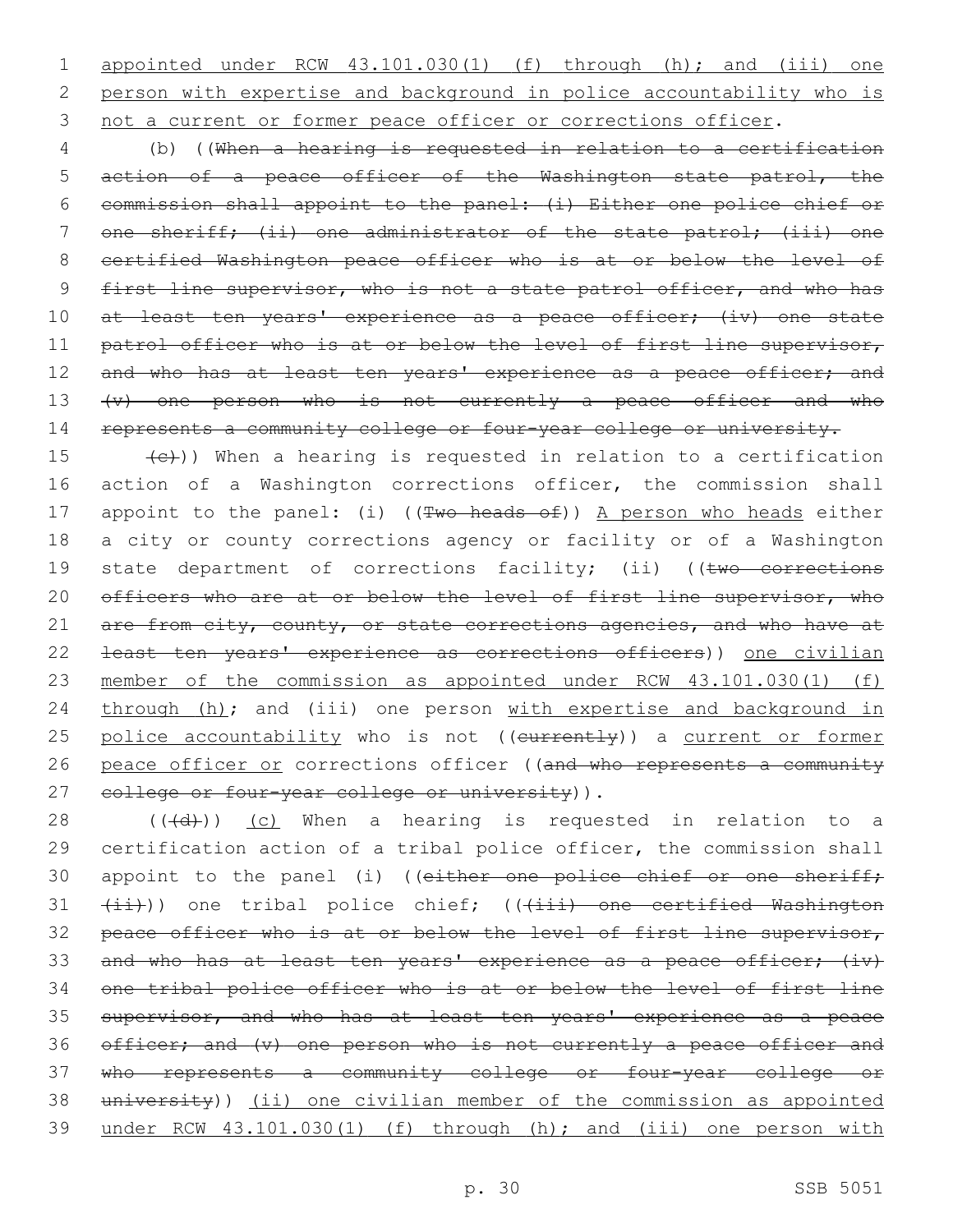1 expertise and background in police accountability who is not a 2 current or former peace officer or corrections officer.

3 (((e)) (d) Persons appointed to hearings panels by the commission shall, in relation to any certification action on which they sit, have the powers, duties, and immunities, and are entitled to the emoluments, including travel expenses in accordance with RCW 43.03.050 and 43.03.060, of regular commission members.

8 ((+3) Where the charge upon which revocation or denial is based 9 is that a peace officer or corrections officer was "discharged for 10 disqualifying misconduct," and the discharge is "final," within the 11 meaning of RCW 43.101.105(1)(d) or 43.101.106(4), and the officer 12 received a civil service hearing or arbitration hearing culminating 13 in an affirming decision following separation from service by the 14 employer, the hearings panel may revoke or deny certification if the 15 hearings panel determines that the discharge occurred and was based 16 on disqualifying misconduct;)) (4) In decertification matters where 17 there was a due process hearing or a disciplinary appeals hearing 18 following an investigation by a law enforcement agency, or a criminal 19 hearing regarding the alleged misconduct, the hearings panel need not 20 redetermine the underlying facts but may make ((this)) its 21 determination based solely on review of the records and decision 22 relating to ((the employment separation)) those proceedings and any 23 investigative or summary materials from the administrative law judge, 24 legal counsel, and commission staff. However, the hearings panel may, 25 in its discretion, consider additional evidence to determine whether 26 ((such a discharge)) misconduct occurred ((and was based on such 27 disqualifying misconduct)). The hearings panel shall, upon written 28 request by the subject peace officer or corrections officer, allow 29 the peace officer or corrections officer to present additional 30 evidence of extenuating circumstances.

 ((Where the charge upon which revocation or denial of certification is based is that a peace officer or corrections officer "has been convicted at any time of a felony offense" within the meaning of RCW 43.101.105(1)(c) or 43.101.106(3), the hearings panel shall revoke or deny certification if it determines that the peace 36 officer or corrections officer was convicted of a felony. The hearings panel need not redetermine the underlying facts but may make this determination based solely on review of the records and decision 39 relating to the criminal proceeding. However, the hearings panel 40 shall, upon the panel's determination of relevancy, consider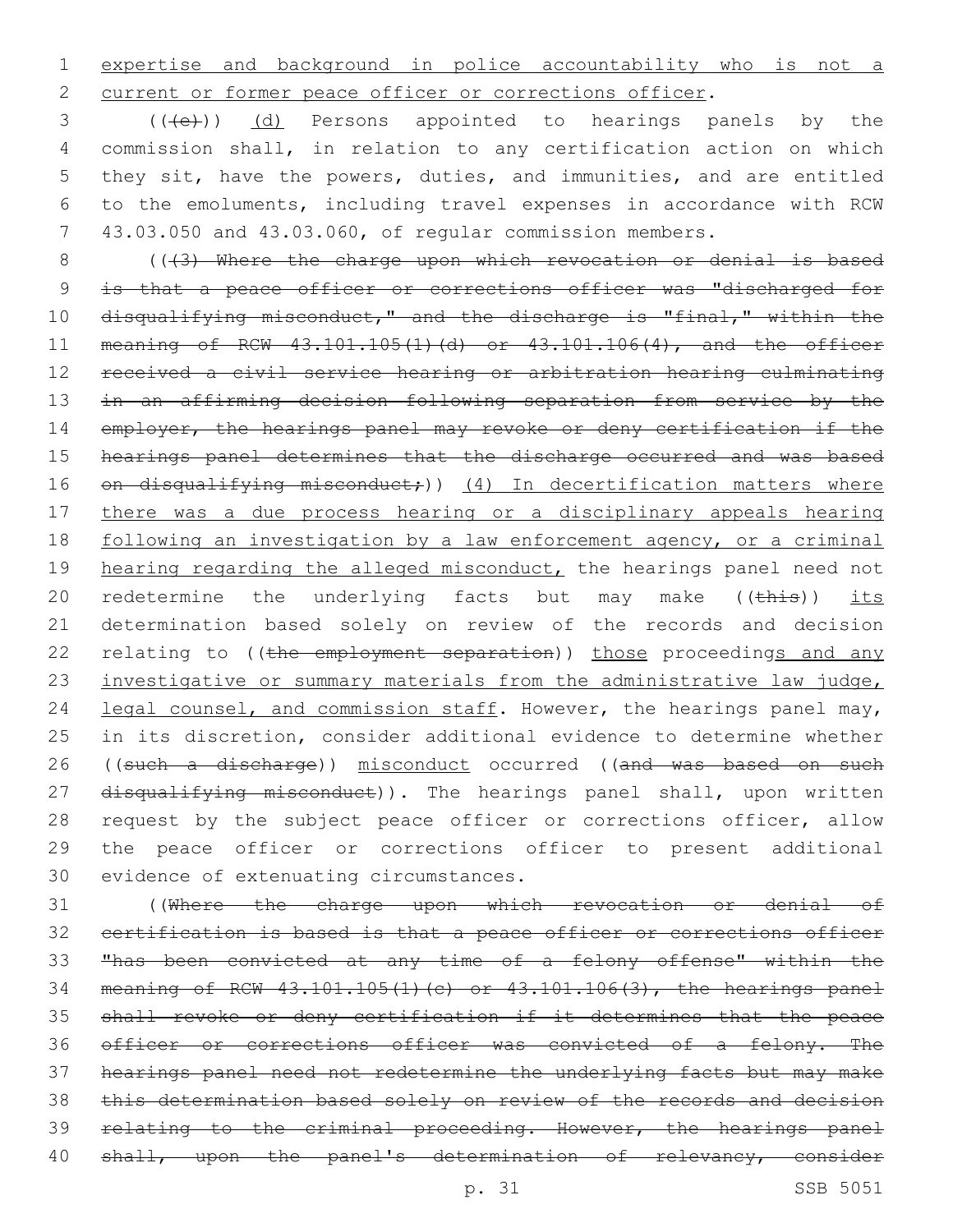1 additional evidence to determine whether the peace officer or 2 corrections officer was convicted of a felony.

 Where the charge upon which revocation or denial is based is 4 under RCW 43.101.105(1) (a), (b), (e), or (f) or 43.101.106 (1), (2),  $(5)$ , or  $(6)$ , the hearings panel shall determine the underlying facts relating to the charge upon which revocation or denial of certification is based.

 $(4)$ )) (5) The commission is authorized to proceed regardless of 9 whether an arbitrator or other appellate decision maker overturns the 10 discipline imposed by the officer's employing agency or whether the 11 agency settles an appeal. No action or failure to act by a law 12 enforcement agency or corrections agency or decision resulting from 13 an appeal of that action precludes action by the commission to 14 suspend or revoke an officer's certificate or to require remedial 15 training for the officer.

16 (6) The hearings, but not the deliberations of the hearings 17 panel, are open to the public. The transcripts, admitted evidence, 18 and written decisions of the hearings panel on behalf of the 19 commission are not confidential or exempt from public disclosure, and 20 are subject to subpoena and discovery proceedings in civil actions.

21 (7) Summary records of hearing dispositions must be made 22 available on an annual basis on a public website.

23 (8) The commission's final administrative decision is subject to 24 judicial review under RCW 34.05.510 through 34.05.598.

25 **Sec. 21.** RCW 43.101.400 and 2020 c 119 s 12 are each amended to 26 read as follows:

 (1) Except as provided under subsection (2) of this section, ((the following records of the commission are confidential and exempt 29 from public disclosure: (a) The contents of personnel action reports 30 filed under RCW 43.101.135 or 43.101.136; (b)) all files, papers, 31 and other information obtained by the commission as part of an 32 initial background investigation pursuant to RCW 43.101.095(((45) or 43.101.096; and (c) all investigative files of the commission compiled in carrying out the responsibilities of the commission under this chapter)) (2) and (4) are confidential and exempt from public disclosure. Such records are not subject to public disclosure, subpoena, or discovery proceedings in any civil action, except as provided in ((subsection (5) of this section)) RCW 43.101.380(6) or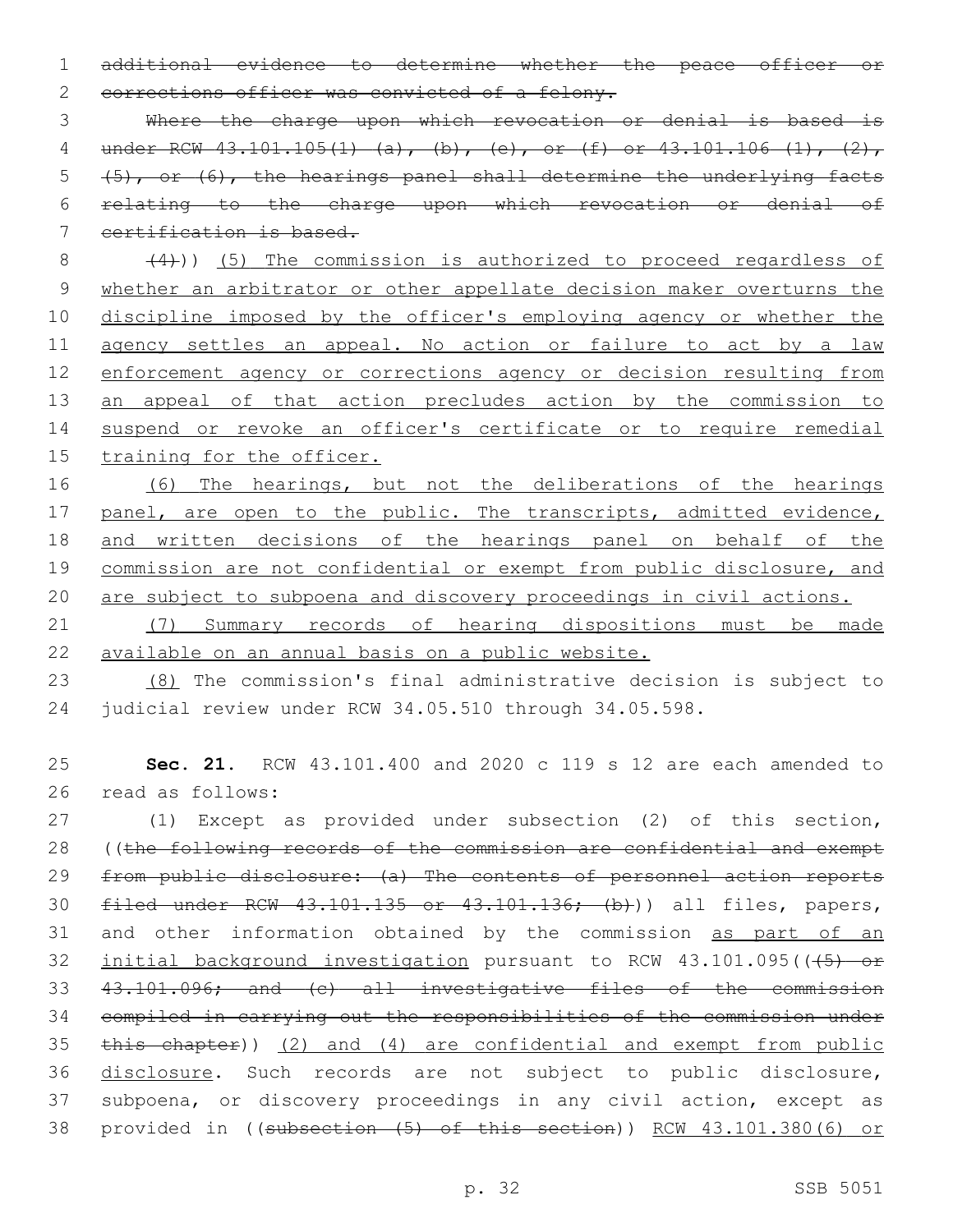which become part of the record in a suspension or decertification 2 matter.

 (2) Records which are otherwise confidential and exempt under subsection (1) of this section may be reviewed and copied: (a) By the officer involved or the officer's counsel or authorized representative, who may review the officer's file and may submit any additional exculpatory or explanatory evidence, statements, or other information, any of which must be included in the file; (b) by a duly authorized representative of (i) the agency of termination, or (ii) a current employing law enforcement or corrections agency, which may review and copy its employee-officer's file; or (c) by a representative of or investigator for the commission.

 (3) Records which are otherwise confidential and exempt under subsection (1) of this section may also be inspected at the offices of the commission by a duly authorized representative of a law enforcement or corrections agency considering an application for employment by a person who is the subject of a record. A copy of records which are otherwise confidential and exempt under subsection (1) of this section may later be obtained by an agency after it hires the applicant. In all other cases under this subsection, the agency 21 may not obtain a copy of the record.

 (4) ((Upon a determination that a complaint is without merit, 23 that a personnel action report filed under RCW 43.101.135 does not 24 merit action by the commission, or that a matter otherwise 25 investigated by the commission does not merit action, the commission shall purge records addressed in subsection (1) of this section.

27 (5) The hearings, but not the deliberations, of the hearings 28 board are open to the public. The transcripts, admitted evidence, and written decisions of the hearings board on behalf of the commission are not confidential or exempt from public disclosure, and are subject to subpoena and discovery proceedings in civil actions.

 $(32 + 6)$ )) The commission shall maintain a database that is publicly 33 searchable, machine readable, and exportable, and accompanied by a complete, plain-language data dictionary describing the names of 35 officers and employing agencies, all conduct investigated, certifications denied, notices and accompanying information provided 37 by law enforcement or correctional agencies, including the reasons for separation from the agency, decertification or suspension actions pursued, and final disposition and the reasons therefor for at least 30 years after final disposition of each incident. The dates for each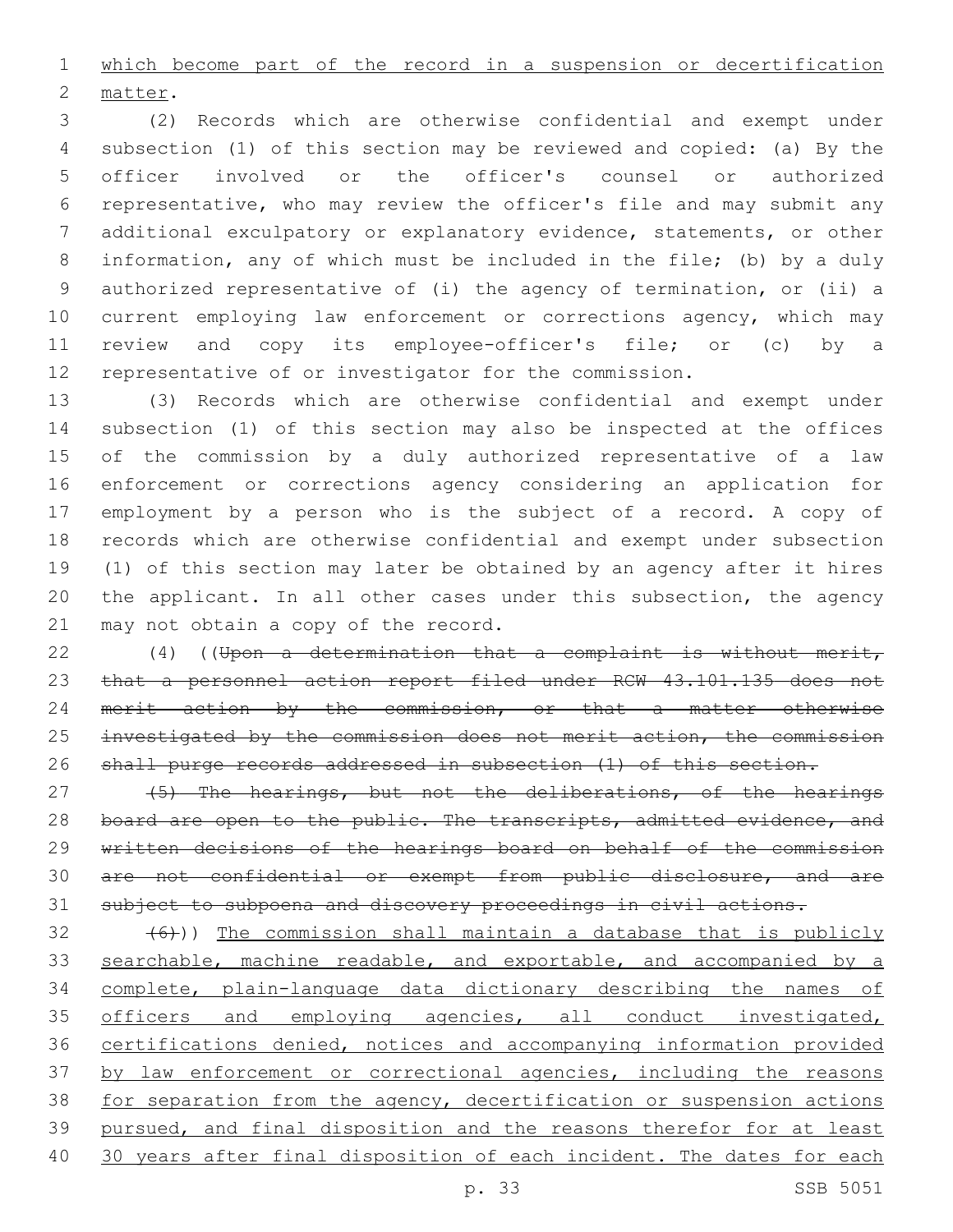material step of the process must be included. Any decertification must be reported to the national decertification index.

 (5) Every individual, legal entity, and agency of federal, state, or local government is immune from civil liability, whether direct or derivative, for providing information to the commission in good 6 faith.

 **Sec. 22.** RCW 41.56.905 and 1983 c 287 s 5 are each amended to 8 read as follows:

 The provisions of this chapter are intended to be additional to other remedies and shall be liberally construed to accomplish their 11 purpose. Except as provided in RCW 53.18.015, 43.101.095, and 12 43.101.135, if any provision of this chapter conflicts with any other 13 statute, ordinance, rule or regulation of any public employer, the 14 provisions of this chapter shall control.

 **Sec. 23.** RCW 49.44.200 and 2013 c 330 s 1 are each amended to 16 read as follows:

17 (1) An employer may not:

 (a) Request, require, or otherwise coerce an employee or applicant to disclose login information for the employee's or 20 applicant's personal social networking account;

 (b) Request, require, or otherwise coerce an employee or applicant to access his or her personal social networking account in the employer's presence in a manner that enables the employer to 24 observe the contents of the account;

 (c) Compel or coerce an employee or applicant to add a person, including the employer, to the list of contacts associated with the employee's or applicant's personal social networking account;

 (d) Request, require, or cause an employee or applicant to alter the settings on his or her personal social networking account that affect a third party's ability to view the contents of the account; 31 or

 (e) Take adverse action against an employee or applicant because the employee or applicant refuses to disclose his or her login information, access his or her personal social networking account in the employer's presence, add a person to the list of contacts associated with his or her personal social networking account, or alter the settings on his or her personal social networking account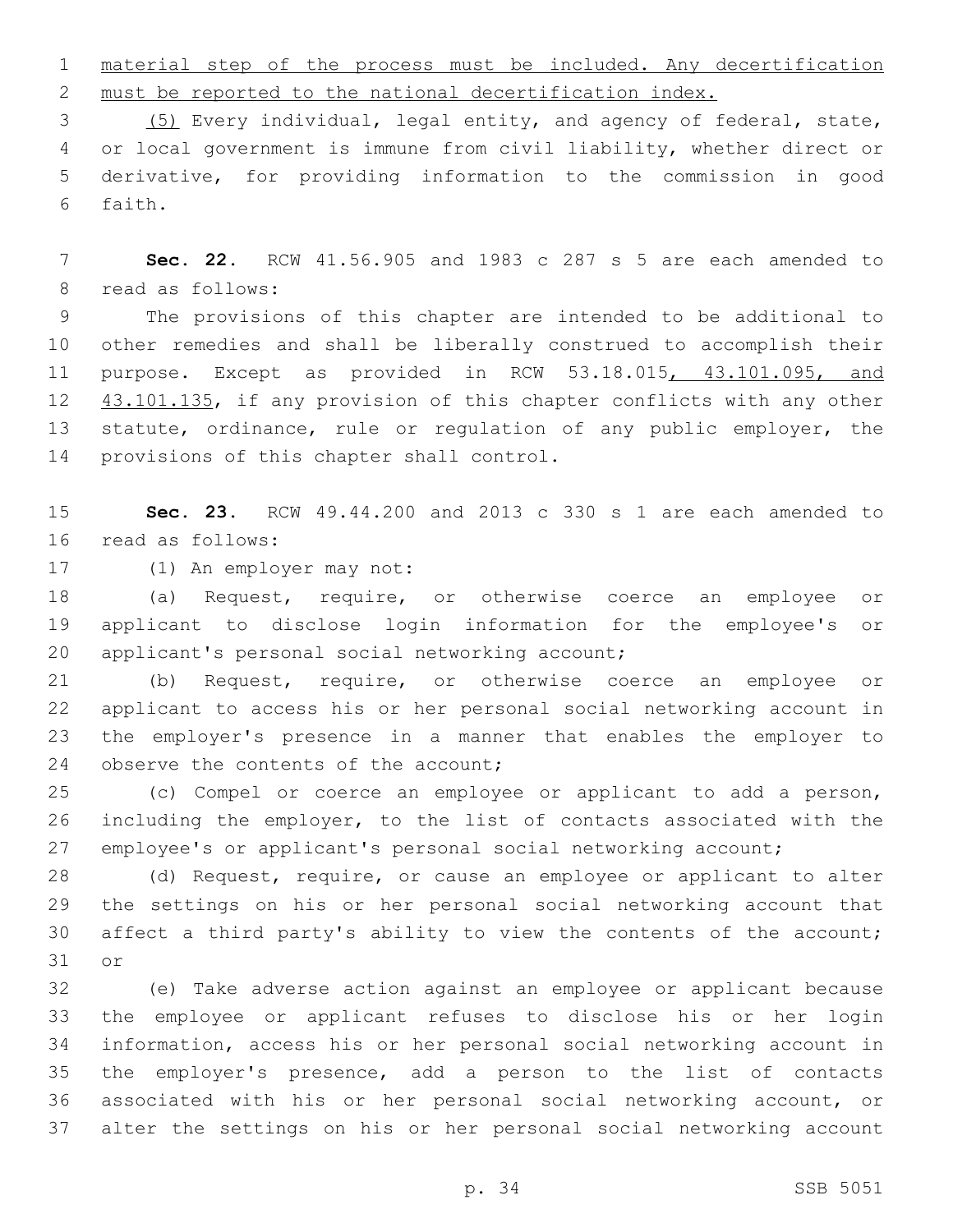that affect a third party's ability to view the contents of the 2 account.

 (2) This section does not apply to an employer's request or requirement that an employee share content from his or her personal social networking account if the following conditions are met:

 (a) The employer requests or requires the content to make a factual determination in the course of conducting an investigation;

 (b) The employer undertakes the investigation in response to receipt of information about the employee's activity on his or her 10 personal social networking account;

 (c) The purpose of the investigation is to: (i) Ensure compliance with applicable laws, regulatory requirements, or prohibitions against work-related employee misconduct; or (ii) investigate an allegation of unauthorized transfer of an employer's proprietary information, confidential information, or financial data to the employee's personal social networking account; and

 (d) The employer does not request or require the employee to 18 provide his or her login information.

19 (3) This section does not:

 (a) Apply to a social network, intranet, or other technology platform that is intended primarily to facilitate work-related information exchange, collaboration, or communication by employees or 23 other workers;

 (b) Prohibit an employer from requesting or requiring an employee to disclose login information for access to: (i) An account or service provided by virtue of the employee's employment relationship with the employer; or (ii) an electronic communications device or 28 online account paid for or supplied by the employer;

 (c) Prohibit an employer from enforcing existing personnel 30 policies that do not conflict with this section;  $((\theta \cdot \hat{r}))$ 

 (d) Prevent an employer from complying with the requirements of state or federal statutes, rules or regulations, case law, or rules 33 of self-regulatory organizations; or

 (e) Apply to a background investigation in accordance with RCW 43.101.095. However, the officer must not be required to provide 36 login information.

 (4) If, through the use of an employer-provided electronic communications device or an electronic device or program that monitors an employer's network, an employer inadvertently receives an employee's login information, the employer is not liable for

p. 35 SSB 5051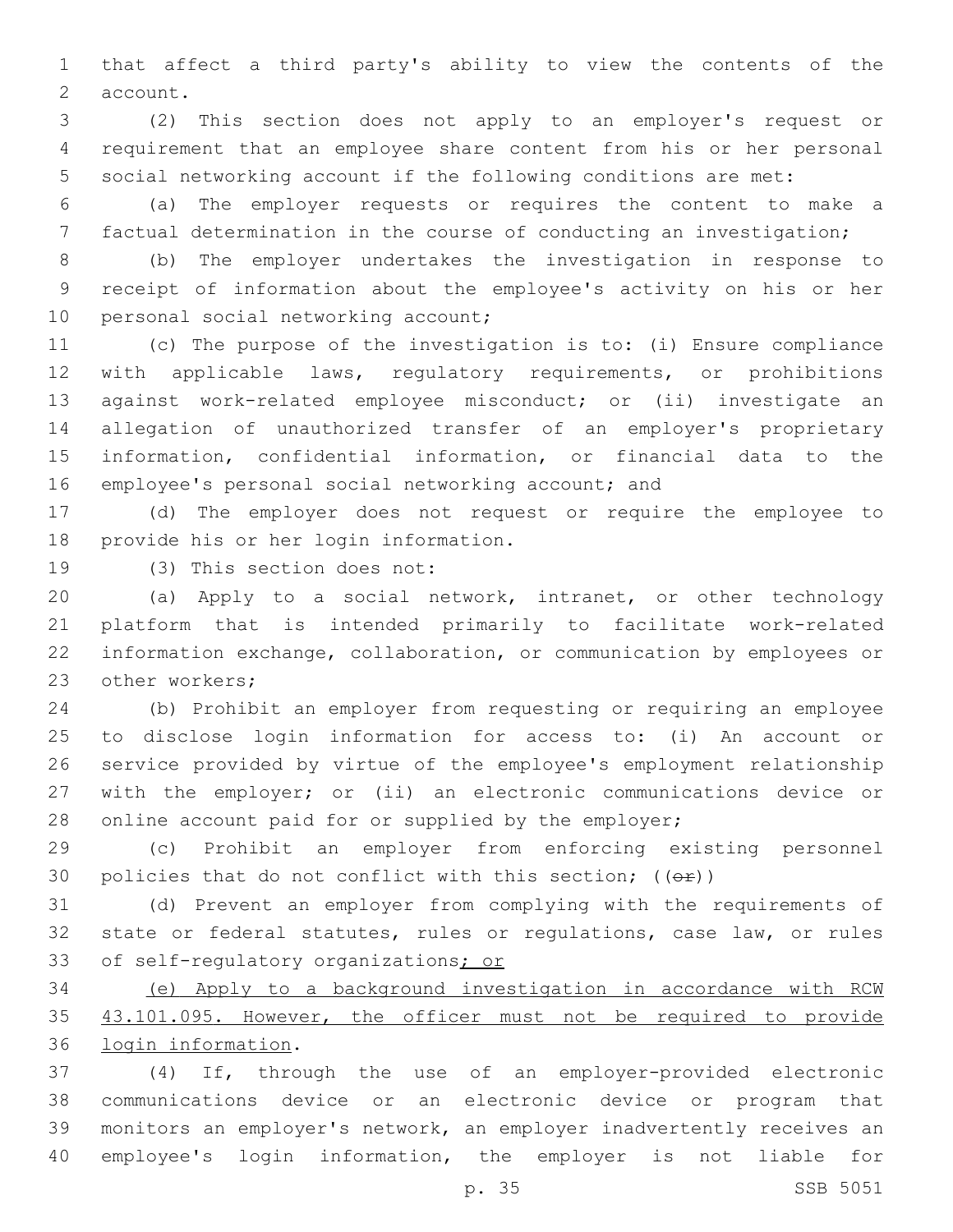possessing the information but may not use the login information to access the employee's personal social networking account.

(5) For the purposes of this section and RCW 49.44.205:

 (a) "Adverse action" means: Discharging, disciplining, or otherwise penalizing an employee; threatening to discharge, discipline, or otherwise penalize an employee; and failing or 7 refusing to hire an applicant.

(b) "Applicant" means an applicant for employment.

 (c) "Electronic communications device" means a device that uses electronic signals to create, transmit, and receive information, including computers, telephones, personal digital assistants, and 12 other similar devices.

 (d) "Employer" means any person, firm, corporation, partnership, business trust, legal representative, or other business entity which 15 engages in any business, industry, profession, or other activity in this state and employs one or more employees, and includes the state, any state institution, state agency, political subdivisions of the state, and any municipal corporation or quasi-municipal corporation. "Employer" includes an agent, a representative, or a designee of the 20 employer.

 (e) "Login information" means a user name and password, a password, or other means of authentication that protects access to a 23 personal social networking account.

 NEW SECTION. **Sec. 24.** No later than December 1, 2022, the criminal justice training commission shall submit a written report to the governor and the appropriate committees of the legislature detailing progress of implementation of this act.

 NEW SECTION. **Sec. 25.** The following acts or parts of acts are each repealed:

 (1) RCW 43.101.096 (Corrections officer certification) and 2020 c  $119$  s  $3$ ;

 (2) RCW 43.101.106 (Denial or revocation of corrections officer 33 certification) and 2020 c 119 s ;

 (3) RCW 43.101.116 (Denial or revocation of corrections officer certification—Readmission to academy—Reinstatement) and 2020 c 119 s 5;36

 (4) RCW 43.101.136 (Termination of corrections officer— 38 Notification to commission) and 2020 c 119 s 7;